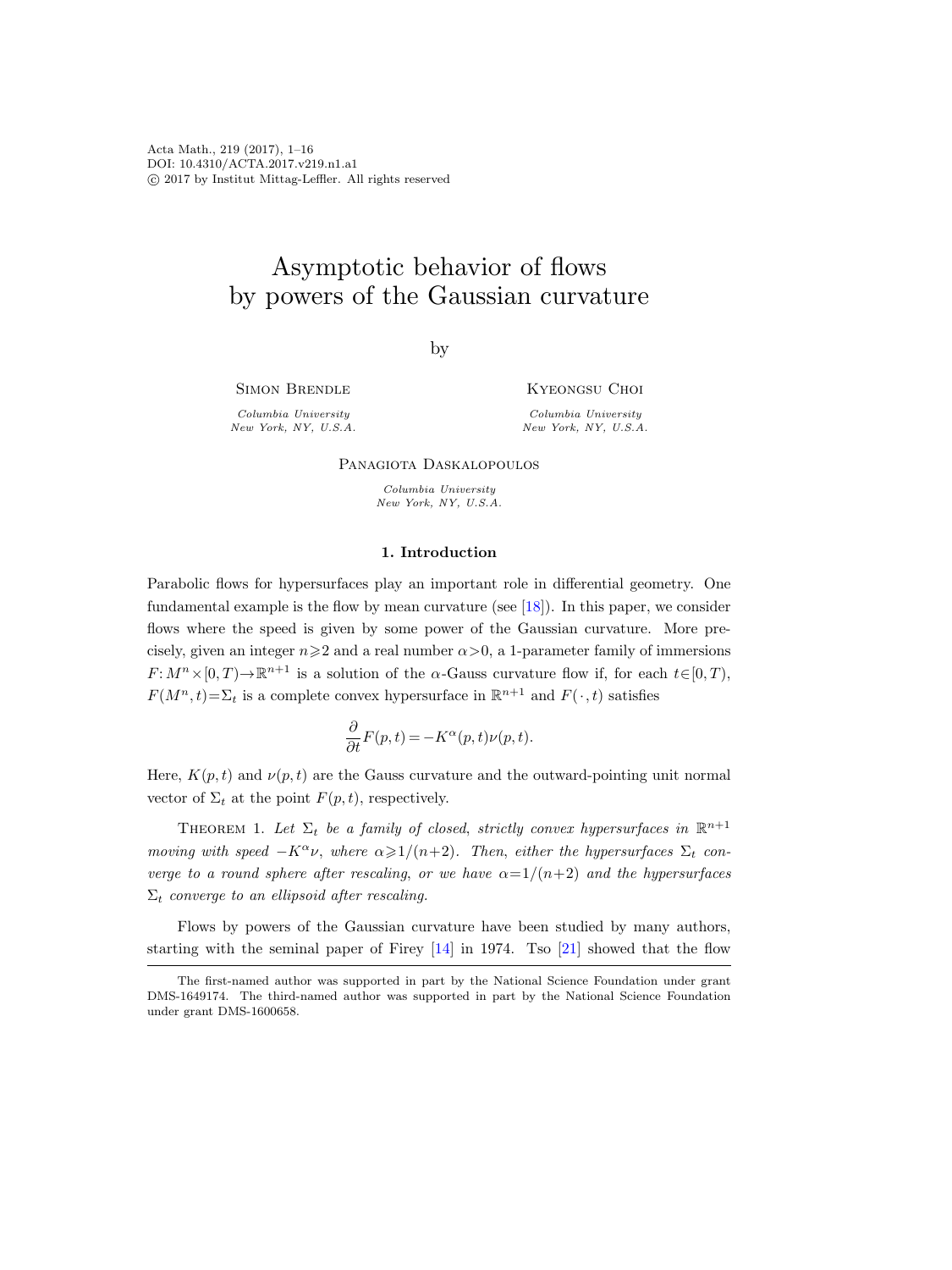exists up to some maximal time, when the enclosed volume converges to zero. In the special case  $\alpha = 1/n$ , Chow [\[9\]](#page-14-3) proved convergence to a round sphere. Moreover, Chow [\[10\]](#page-14-4) obtained interesting Harnack inequalitites for flows, by powers of the Gaussian curvature (see also [\[17\]](#page-14-5)). In the affine invariant case  $\alpha=1/(n+2)$ , Andrews [\[1\]](#page-14-6) showed that the flow converges to an ellipsoid. This result can alternatively be derived from a theorem of Calabi [\[7\]](#page-14-7), which asserts that the only self-similar solutions for  $\alpha = 1/(n+2)$  are ellipsoids. The arguments in [\[7\]](#page-14-7) and [\[1\]](#page-14-6) rely crucially on the affine invariance of the equation, and do not generalize to other exponents. In the special case of surfaces in  $\mathbb{R}^3$   $(n=2)$ , Andrews [\[2\]](#page-14-8) proved that flow converges to a sphere when  $\alpha=1$ ; this was later extended in [\[4\]](#page-14-9) to the case  $n=2$  and  $\alpha \in \left[\frac{1}{2}, 2\right]$ . The results in  $[2]$  and  $[4]$  rely on an application of the maximum principle to a suitably chosen function of the curvature eigenvalues; these techniques do not appear to work in higher dimensions. However, it is known that the flow converges to a self-similar solution for every  $n\geqslant 2$  and every  $\alpha\geqslant 1/(n+2)$ . This was proved by Andrews [\[3\]](#page-14-10) for  $\alpha \in [1/(n+2), 1/n]$ ; by Guan and Ni [\[16\]](#page-14-11) for  $\alpha = 1$ ; and by Andrews, Guan, and Ni [\[5\]](#page-14-12) for all  $\alpha \in (1/(n+2), \infty)$ . One of the key ingredients in these results is a monotonicity formula for an entropy functional. This monotonicity was discovered by Firey [\[14\]](#page-14-1) in the special case  $\alpha = 1$ .

Thus, the problem can be reduced to the classification of self-similar solutions. In the affine invariant case  $\alpha=1/(n+2)$ , the self-similar solutions were already classified by Calabi [\[7\]](#page-14-7). In the special case when  $\alpha \geq 1$  and the hypersurfaces are invariant under antipodal reflection, it was shown in [\[5\]](#page-14-12) that the only self-similar solutions are round spheres. Very recently, the case  $1/n \le \alpha < 1+1/n$  was solved in [\[8\]](#page-14-13) as part of K. Choi's Ph. D. thesis. In particular, this includes the case  $\alpha=1$  conjectured by Firey [\[14\]](#page-14-1).

Finally, we note that there is a substantial literature on other fully non-linear parabolic flows for hypersurfaces (see e.g. [\[13\]](#page-14-14), [\[6\]](#page-14-15), [\[20\]](#page-14-16)) and for Riemannian metrics (cf. [\[12\]](#page-14-17)). In particular, Gerhardt [\[15\]](#page-14-18) studied convex hypersurfaces moving outward with speed  $K^{\alpha} \nu$ , where  $\alpha$ <0. Note that, for  $\alpha$ <0, one can show using the method of moving planes that any convex hypersurface satisfying  $K^{\alpha} = \langle x, \nu \rangle$ , where  $\alpha < 0$ , is a round sphere. Using an a-priori estimate in [\[11\]](#page-14-19), Gerhardt [\[15\]](#page-14-18) proved that the flow converges to a round sphere after rescaling.

We now give an outline of the proof of Theorem [1.](#page-0-0) In view of the discussion above, it suffices to classify all closed self-similar solutions to the flow. The self-similar solutions  $\Sigma = F(M^n)$  satisfy the equation

<span id="page-1-0"></span>
$$
K^{\alpha} = \langle F, \nu \rangle. \tag{*_{\alpha}}
$$

To classify the solutions of  $(*_{\alpha})$ , we distinguish two cases.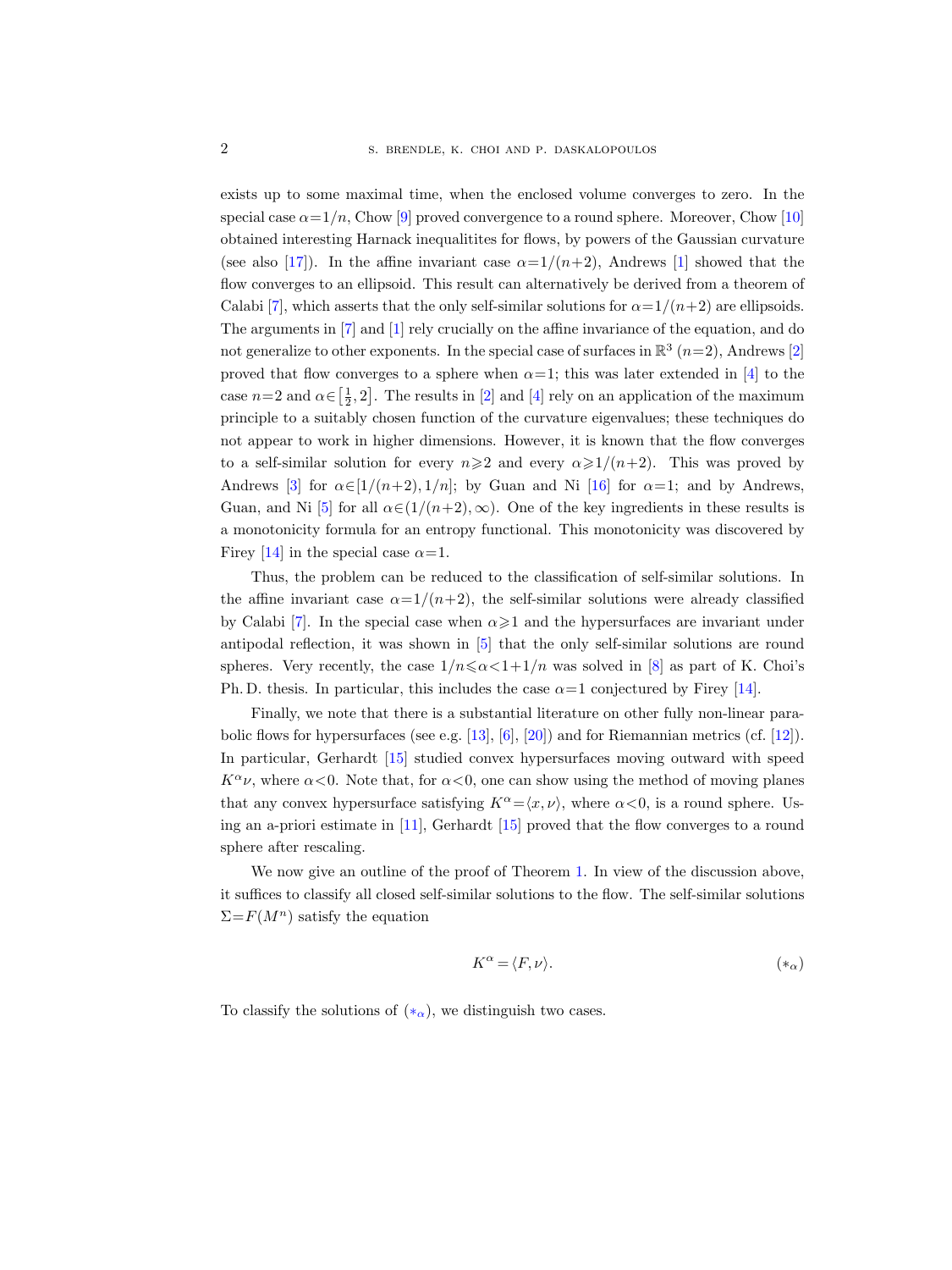First, suppose that  $\alpha \in [1/(n+2), \frac{1}{2}]$ . In this case, we consider the quantity

$$
Z=K^{\alpha}\mathop{\rm tr}\nolimits(b)-\frac{n\alpha-1}{2\alpha}|F|^2,
$$

where b denotes the inverse of the second fundamental form. The motivation for the quantity Z is that Z is constant when  $\alpha=1/(n+2)$  and  $\Sigma$  is an ellipsoid. Indeed, if  $\alpha=1/(n+2)$  and  $\Sigma=\{x\in\mathbb{R}^{n+1}:\langle Sx,x\rangle=1\}$  for some positive definite matrix S with determinant 1, then  $K^{1/(n+2)} = \langle F, \nu \rangle$  and

$$
Z = K^{1/(n+2)} \operatorname{tr}(b) + |F|^2 = \operatorname{tr}(S^{-1}).
$$

Hence, in this case  $Z$  is constant, and equals the sum of the squares of the semi-axes of the ellipsoid.

Suppose now that  $\Sigma = F(M^n)$  is a solution of  $(*_{\alpha})$  for some  $\alpha \in [1/(n+2), \frac{1}{2}]$ . We show that Z satisfies an inequality of the form

$$
\alpha K^{\alpha}b^{ij}\nabla_i\nabla_jZ + (2\alpha - 1)b^{ij}\nabla_iK^{\alpha}\nabla_jZ \geqslant 0.
$$

The strong maximum principle then implies that  $Z$  is constant. By examining the case of equality, we are able to show that either  $\nabla h=0$ , or  $\alpha=1/(n+2)$  and the cubic form vanishes. This shows that either  $\Sigma$  is a round sphere, or  $\alpha = 1/(n+2)$  and  $\Sigma$  is an ellipsoid.

Finally, we consider the case  $\alpha \in (\frac{1}{2}, \infty)$ . As in [\[8\]](#page-14-13), we consider the quantity

$$
W=K^\alpha \lambda_1^{-1}-\frac{n\alpha-1}{2n\alpha}|F|^2.
$$

By applying the maximum principle, we can show that any point where  $W$  attains its maximum is umbilical. From this, we deduce that any maximum point of  $W$  is also a maximum point of  $Z$ . Applying the strong maximum principle to  $Z$ , we are able to show that Z and W are both constant. This implies that  $\Sigma$  is a round sphere.

### 2. Preliminaries

We first recall the notation:

• The metric is given by  $g_{ij} = \langle F_i, F_j \rangle$ , where  $F_i := \nabla_i F$ . Moreover,  $g^{ij}$  denotes the inverse of  $g_{ij}$ , so that  $g^{ij}g_{jk} = \delta^i_k$ . Also, we use the notation  $F^i = g^{ij}F_j$ .

• We denote by  $H$  and  $h_{ij}$  the mean curvature and second fundamental form, respectively.

• For a strictly convex hypersurface, we denote by  $b^{ij}$  the inverse of the second fundamental form  $h_{ij}$ , so that  $b^{ij}h_{jk}=\delta^i_k$ . Moreover,  $tr(b)$  will denote the trace of b, i.e. the reciprocal of the harmonic mean curvature.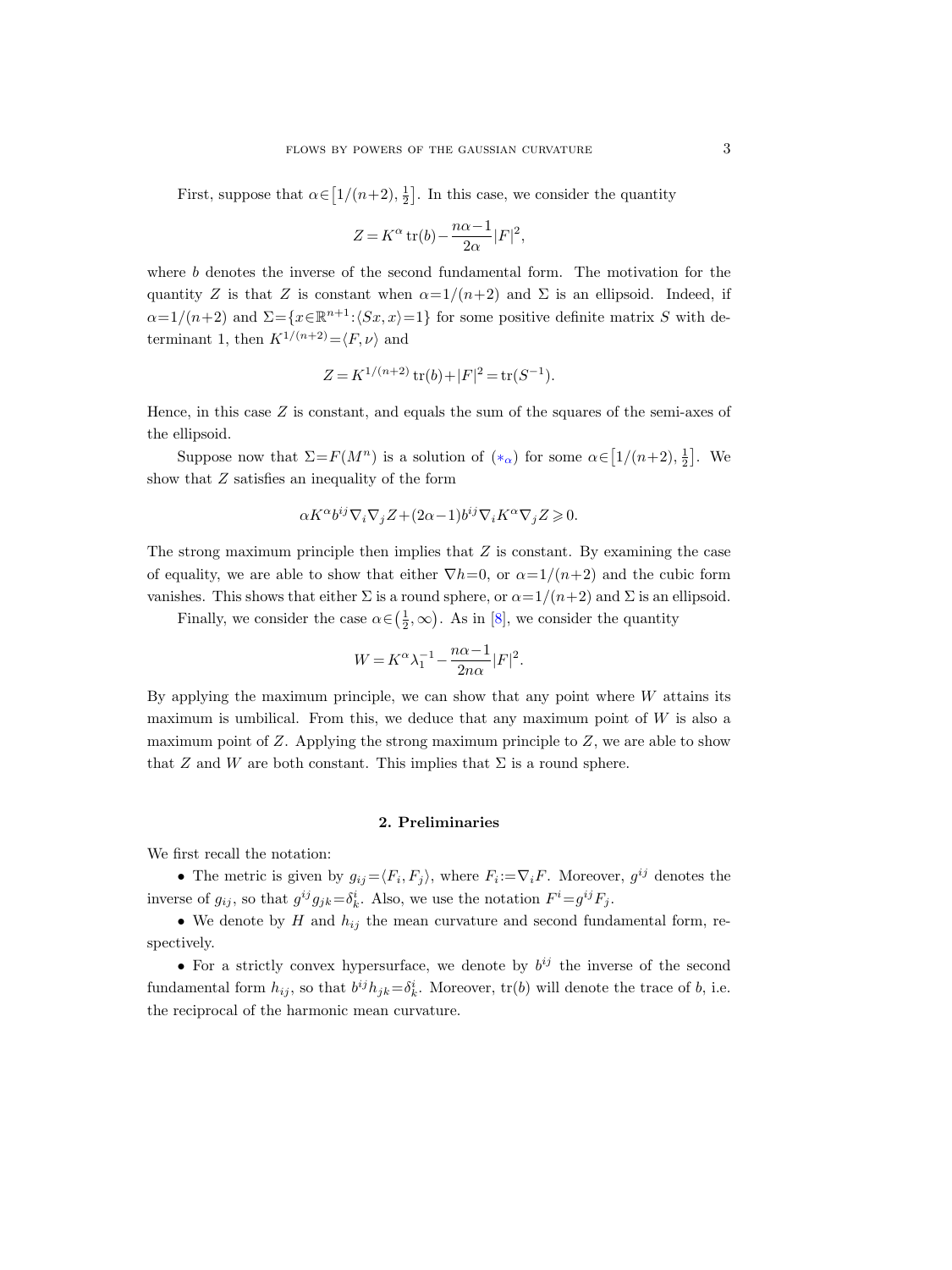- We denote by  $\mathcal L$  the operator  $\mathcal L = \alpha K^{\alpha} b^{ij} \nabla_i \nabla_j$ .
- We denote by  $C_{ijk}$  the cubic form

$$
C_{ijk} = \frac{1}{2}K^{-1(n+2)}\nabla_k h_{ij} + \frac{1}{2}h_{jk}\nabla_i K^{-1/(n+2)} + \frac{1}{2}h_{ki}\nabla_j K^{-1/(n+2)} + \frac{1}{2}h_{ij}\nabla_k K^{-1/(n+2)}.
$$

We next derive some basic equations.

PROPOSITION 2. Given a strictly convex smooth solution  $F: M^n \to \mathbb{R}^{n+1}$  of  $(*_{\alpha})$ , the following equations hold:

$$
\nabla_i b^{jk} = -b^{jl} b^{km} \nabla_i h_{lm},\tag{1}
$$

<span id="page-3-0"></span>
$$
\mathcal{L}|F|^2 = 2\alpha K^{\alpha}b^{ij}(g_{ij} - h_{ij}K^{\alpha}) = 2\alpha K^{\alpha} \operatorname{tr}(b) - 2n\alpha K^{2\alpha},\tag{2}
$$

$$
\nabla_i K^{\alpha} = h_{ij} \langle F, F^j \rangle, \tag{3}
$$

$$
\mathcal{L}K^{\alpha} = \langle F, F_i \rangle \nabla_i K^{\alpha} + n\alpha K^{\alpha} - \alpha K^{2\alpha} H, \qquad (4)
$$

$$
\mathcal{L}h_{ij} = -K^{-\alpha}\nabla_i K^{\alpha}\nabla_j K^{\alpha} + \alpha K^{\alpha}b^{pr}b^{qs}\nabla_i h_{rs}\nabla_j h_{pq}
$$
\n
$$
+ \langle F, F_k \rangle \nabla^k h_{ij} + h_{ij} + (n\alpha - 1)h_{ik}h_j^k K^{\alpha} - \alpha K^{\alpha} H h_{ij},
$$
\n
$$
\mathcal{L}b^{pq} = K^{-\alpha}b^{pr}b^{qs}\nabla_r K^{\alpha}\nabla_s K^{\alpha} + \alpha K^{\alpha}b^{pr}b^{qs}b^{ij}b^{km}\nabla_r h_{ik}\nabla_s h_{jm}
$$
\n(6)

*Proof.* The relation 
$$
\nabla_i(b^{jk}h_{kl}) = \nabla_i \delta_l^j = 0
$$
 gives  $h_{kl}\nabla_i b^{jk} = -b^{jk}\nabla_i h_{kl}$ . This directly implies (1). We next compute

<span id="page-3-5"></span><span id="page-3-4"></span><span id="page-3-3"></span><span id="page-3-2"></span><span id="page-3-1"></span> $+\langle F, F_i\rangle \nabla^i b^{pq} - b^{pq} - (n\alpha - 1)g^{pq}K^{\alpha} + \alpha K^{\alpha}Hb^{pq}.$ 

$$
\nabla_i\nabla_j|F|^2=2\langle \nabla_iF,\nabla_jF\rangle+2\langle F,\nabla_i\nabla_jF\rangle=2g_{ij}-2h_{ij}\langle F,\nu\rangle=2g_{ij}-2K^\alpha h_{ij},
$$

and hence

$$
\mathcal{L}|F|^2 = 2\alpha K^{\alpha} \operatorname{tr}(b) - 2n\alpha K^{2\alpha}.
$$

This proves [\(2\)](#page-3-1).

To derive equation [\(3\)](#page-3-2), we differentiate  $(*_{\alpha})$ :

$$
\nabla_i K^{\alpha} = h_{ik} \langle F, F^k \rangle.
$$

If we differentiate this equation again, we obtain

$$
\nabla_i \nabla_j K^{\alpha} = \langle F, F^k \rangle \nabla_i h_{jk} + h_{ij} - h_{ik} h_j^k \langle F, \nu \rangle = \langle F, F^k \rangle \nabla_k h_{ij} + h_{ij} - K^{\alpha} h_{ik} h_j^k,
$$

and hence

$$
\mathcal{L}K^{\alpha} = \langle F, F^k \rangle \nabla_k K^{\alpha} + n\alpha K^{\alpha} - \alpha K^{2\alpha} H.
$$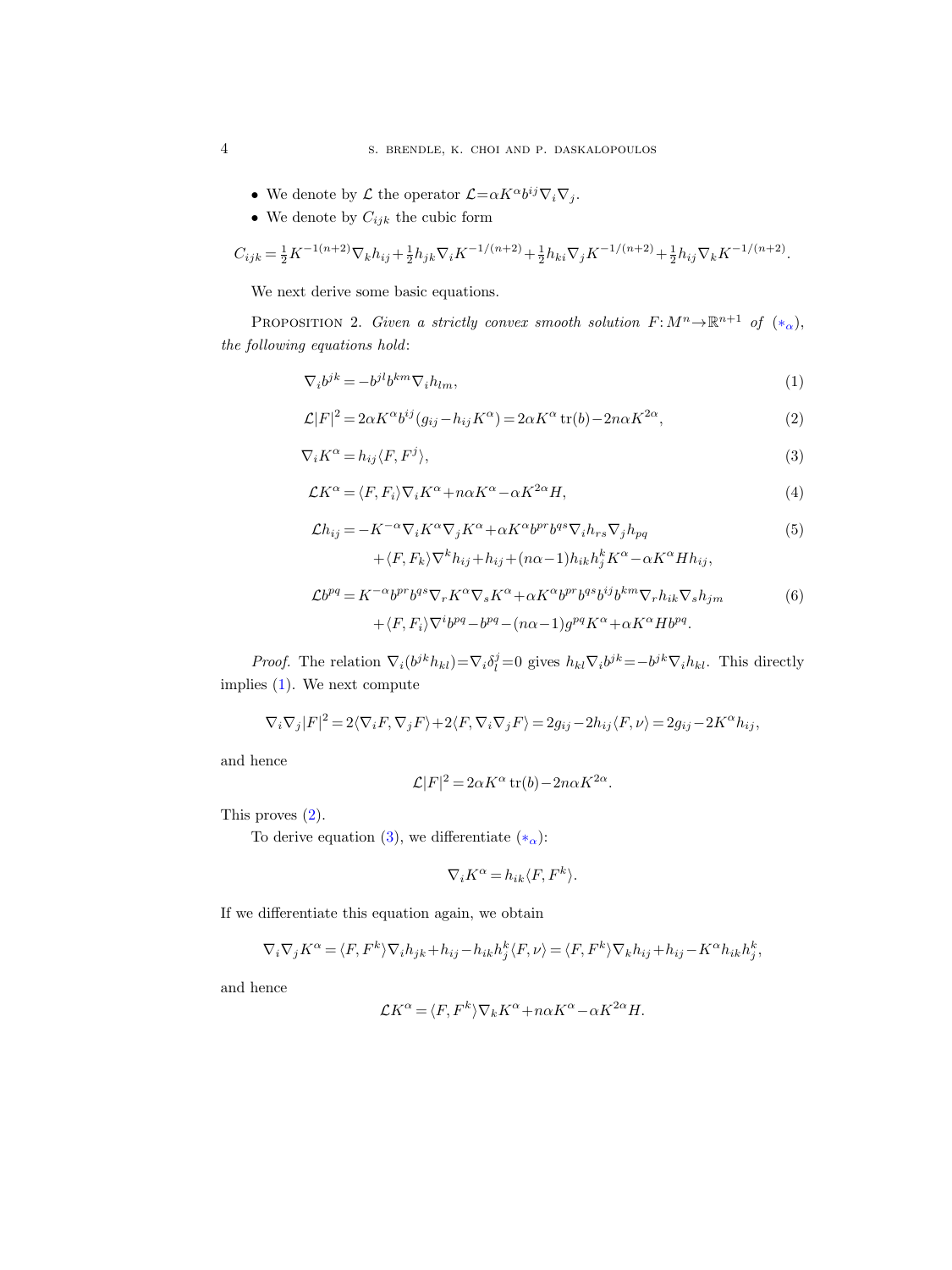On the other hand, using [\(1\)](#page-3-0) we compute

$$
\begin{split} \nabla_i \nabla_j K^\alpha &= \nabla_i (\alpha K^\alpha b^{pq} \nabla_j h_{pq}) \\ &= \alpha K^\alpha b^{pq} \nabla_i \nabla_j h_{pq} + \alpha^2 K^\alpha b^{rs} b^{pq} \nabla_i h_{rs} \nabla_j h_{pq} - \alpha K^\alpha b^{pr} b^{qs} \nabla_i h_{rs} \nabla_j h_{pq}. \end{split}
$$

Using the commutator identity

$$
\nabla_i \nabla_j h_{pq} = \nabla_i \nabla_p h_{jq} = \nabla_p \nabla_i h_{jq} + R_{ipj m} h_q^m + R_{ipq m} h_j^m
$$
  
= 
$$
\nabla_p \nabla_q h_{ij} + (h_{ij} h_{pm} - h_{im} h_{jp}) h_q^m + (h_{iq} h_{pm} - h_{im} h_{pq}) h_j^m,
$$

we deduce that

$$
\alpha K^{\alpha} b^{pq} \nabla_i \nabla_j h_{pq} = \alpha K^{\alpha} b^{pq} \nabla_p \nabla_q h_{ij} + \alpha K^{\alpha} H h_{ij} - n \alpha K^{\alpha} h_{im} h_j^m
$$
  
=  $\mathcal{L} h_{ij} + \alpha K^{\alpha} H h_{ij} - n \alpha K^{\alpha} h_{im} h_j^m$ .

Combining the equations above yields

$$
\mathcal{L}h_{ij} = -\alpha^2 K^{\alpha} b^{rs} b^{pq} \nabla_i h_{rs} \nabla_j h_{pq} + \alpha K^{\alpha} b^{pr} b^{qs} \nabla_i h_{rs} \nabla_j h_{pq}
$$

$$
+ \langle F, F^k \rangle \nabla_k h_{ij} + h_{ij} + (n\alpha - 1) h_{ik} h_j^k K^{\alpha} - \alpha K^{\alpha} H h_{ij}.
$$

This completes the proof of [\(5\)](#page-3-3).

Finally, using [\(1\)](#page-3-0), we obtain

$$
\begin{split} \mathcal{L}b^{pq} &= \alpha K^{\alpha}b^{ij}\nabla_i(-b^{pr}b^{qs}\nabla_jh_{rs})\\ &= 2\alpha K^{\alpha}b^{ij}b^{pk}b^{rm}b^{qs}\nabla_ih_{km}\nabla_jh_{rs} - b^{pr}b^{qs}\mathcal{L}h_{rs}. \end{split}
$$

Applying [\(5\)](#page-3-3), we conclude that

$$
\mathcal{L}b^{pq} = \alpha^2 K^{\alpha} b^{pr} b^{qs} b^{ij} b^{km} \nabla_r h_{ij} \nabla_s h_{km} + \alpha K^{\alpha} b^{pr} b^{qs} b^{ij} b^{km} \nabla_r h_{ik} \nabla_s h_{jm}
$$
  
+  $\langle F, F^k \rangle \nabla_k b^{pq} - b^{pq} - (n\alpha - 1) g^{pq} K^{\alpha} + \alpha K^{\alpha} H b^{pq}.$ 

Since  $\nabla K^{\alpha} = \alpha K^{\alpha} b^{ij} \nabla h_{ij}$ , the identity [\(6\)](#page-3-4) follows.

## 3. Classification of self-similar solutions: the case  $\alpha \in [1/(n+2), \frac{1}{2}]$

In this section, we consider the case  $\alpha \in [1/(n+2), \frac{1}{2}]$ . We begin with an algebraic lemma.

 $\Box$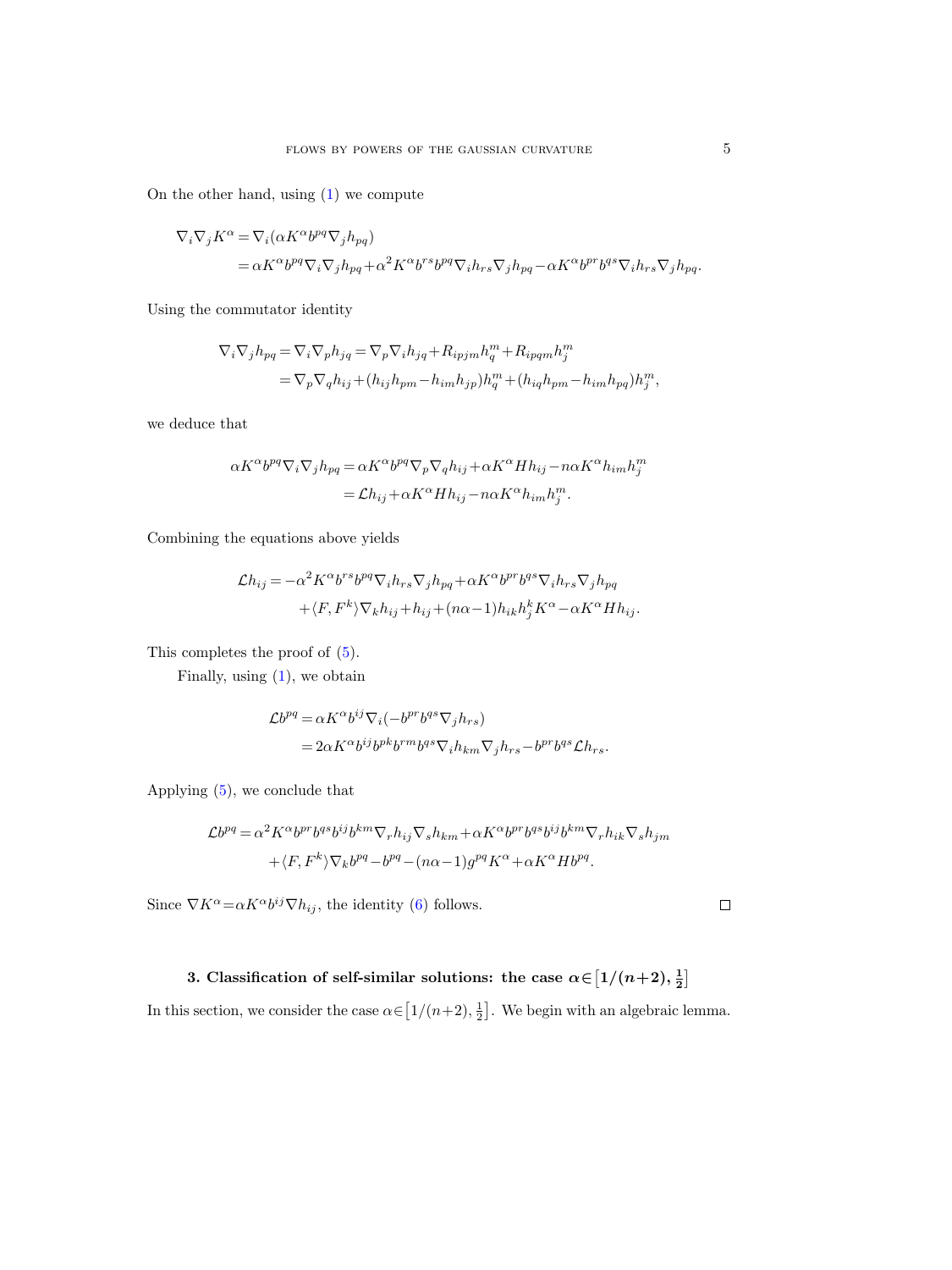<span id="page-5-0"></span>LEMMA 3. Assume  $\alpha \in [1/(n+2), \frac{1}{2}], \lambda_1, \ldots, \lambda_n$  are positive real numbers (not necessarily arranged in increasing order), and  $\sigma_1, \ldots, \sigma_n$  are arbitrary real numbers. Then

$$
Q := \sum_{i=1}^{n} \sigma_i^2 + 2 \sum_{i=1}^{n-1} \lambda_n \lambda_i^{-1} \sigma_i^2
$$
  

$$
-4\alpha \lambda_n \left( \sum_{i=1}^{n} \lambda_i^{-1} \sigma_i + \left( (n\alpha - 1)\lambda_n^{-1} - \alpha \sum_{i=1}^{n} \lambda_i^{-1} \right) \sum_{i=1}^{n} \sigma_i \right) \left( \sum_{i=1}^{n} \sigma_i \right)
$$
  

$$
-2\alpha^2 \lambda_n \left( \sum_{i=1}^{n} \lambda_i^{-1} \right) \left( \sum_{i=1}^{n} \sigma_i \right)^2 + (2n\alpha^2 + (n-1)\alpha - 1) \left( \sum_{i=1}^{n} \sigma_i \right)^2 \ge 0.
$$

Moreover, if equality holds, then we either have  $\sigma_1 = ... = \sigma_n = 0$ , or we have  $\alpha = 1/(n+2)$ and  $\sigma_1 = ... = \sigma_{n-1} = \frac{1}{3}\sigma_n$ .

*Proof.* If  $\sum_{i=1}^{n} \sigma_i = 0$ , the assertion is trivial. Hence, it suffices to consider the case  $\sum_{i=1}^{n} \sigma_i \neq 0$ . By scaling, we may assume  $\sum_{i=1}^{n} \sigma_i = 1$ . Let us define

$$
\tau_i = \begin{cases} \sigma_i - \alpha, & \text{for } i = 1, ..., n-1, \\ \sigma_n - 1 + (n-1)\alpha, & \text{for } i = n. \end{cases}
$$

Then

$$
\sum_{i=1}^{n} \tau_i = \sum_{i=1}^{n} \sigma_i - 1 = 0
$$

and

$$
\sum_{i=1}^{n} \lambda_i^{-1} \tau_i = \sum_{i=1}^{n} \lambda_i^{-1} \sigma_i + (n\alpha - 1)\lambda_n^{-1} - \alpha \sum_{i=1}^{n} \lambda_i^{-1}.
$$

Therefore, the quantity Q satisfies

$$
Q = \sum_{i=1}^{n-1} (\tau_i + \alpha)^2 + (\tau_n + 1 - (n-1)\alpha)^2 + 2 \sum_{i=1}^{n-1} \lambda_n \lambda_i^{-1} (\tau_i + \alpha)^2
$$
  
\n
$$
-4\alpha \sum_{i=1}^n \lambda_n \lambda_i^{-1} \tau_i - 2\alpha^2 \sum_{i=1}^n \lambda_n \lambda_i^{-1} + 2n\alpha^2 + (n-1)\alpha - 1
$$
  
\n
$$
= \sum_{i=1}^n \tau_i^2 + 2\alpha \sum_{i=1}^{n-1} \tau_i + 2(1 - (n-1)\alpha)\tau_n + (n-1)\alpha^2 + (1 - (n-1)\alpha)^2
$$
  
\n
$$
+ 2 \sum_{i=1}^{n-1} \lambda_n \lambda_i^{-1} (\tau_i^2 + 2\alpha \tau_i + \alpha^2) - 4\alpha \sum_{i=1}^{n-1} \lambda_n \lambda_i^{-1} \tau_i - 4\alpha \tau_n
$$
  
\n
$$
-2\alpha^2 \sum_{i=1}^{n-1} \lambda_n \lambda_i^{-1} - 2\alpha^2 + 2n\alpha^2 + (n-1)\alpha - 1
$$
  
\n
$$
= \sum_{i=1}^n \tau_i^2 + 2\alpha \sum_{i=1}^{n-1} \tau_i + 2(1 - (n+1)\alpha)\tau_n + 2 \sum_{i=1}^{n-1} \lambda_n \lambda_i^{-1} \tau_i^2 + (n-1)\alpha((n+2)\alpha - 1).
$$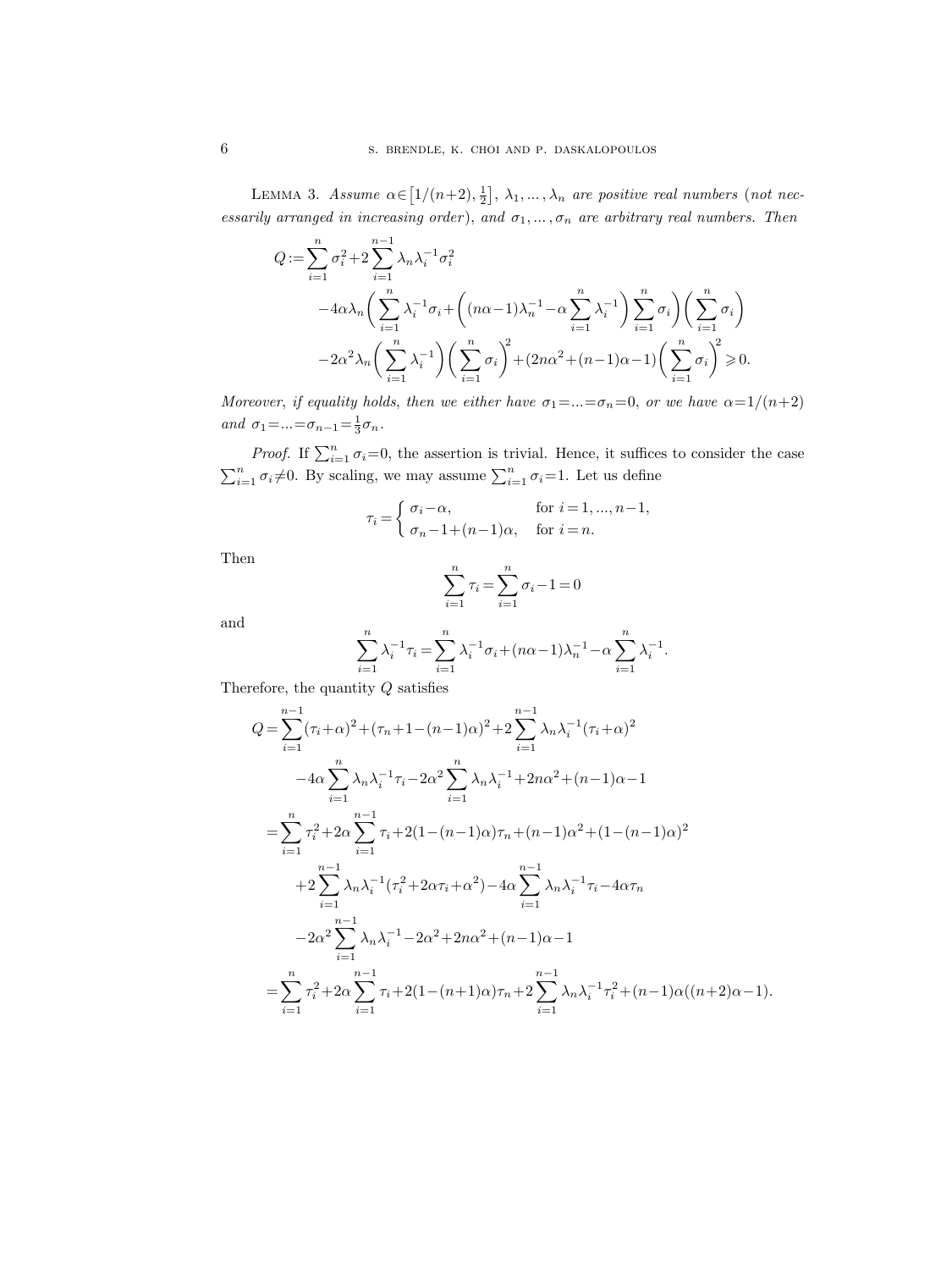Using the identity  $\sum_{i=1}^{n} \tau_i = 0$ , we obtain

$$
Q = \sum_{i=1}^{n} \tau_i^2 + 2(1 - (n+2)\alpha)\tau_n + 2\sum_{i=1}^{n-1} \lambda_i \lambda_i^{-1} \tau_i^2 + (n-1)\alpha((n+2)\alpha - 1).
$$

Moreover, the identity  $\sum_{i=1}^{n} \tau_i = 0$  gives

$$
\sum_{i=1}^{n} \tau_i^2 = \sum_{i=1}^{n-1} \left( \tau_i + \frac{1}{n-1} \tau_n \right)^2 - \frac{2}{n-1} \tau_n \sum_{i=1}^{n-1} \tau_i + \frac{n-2}{n-1} \tau_n^2 = \sum_{i=1}^{n-1} \left( \tau_i + \frac{1}{n-1} \tau_n \right)^2 + \frac{n}{n-1} \tau_n^2.
$$

Thus,

$$
Q = \frac{n}{n-1} \left( \tau_n + \frac{n-1}{n} (1 - (n+2)\alpha) \right)^2 + \sum_{i=1}^{n-1} \left( \tau_i + \frac{1}{n-1} \tau_n \right)^2
$$
  
+2
$$
\sum_{i=1}^{n-1} \lambda_n \lambda_i^{-1} \tau_i^2 + \frac{n-1}{n} (1 - 2\alpha)((n+2)\alpha - 1).
$$

The right-hand side is clearly non-negative. Also, if equality holds, then  $\tau_1 = ... = \tau_n = 0$ and  $\alpha = 1/(n+2)$ . This proves the lemma.  $\Box$ 

<span id="page-6-1"></span>THEOREM 4. Assume  $\alpha \in [1/(n+2), \frac{1}{2}]$  and  $\Sigma$  is a strictly convex closed smooth solution of  $(*_{\alpha})$ . Then, either  $\Sigma$  is a round sphere, or  $\alpha=1/(n+2)$  and  $\Sigma$  is an ellipsoid.

Proof. Taking the trace in equation [\(6\)](#page-3-4) gives

$$
\mathcal{L}\operatorname{tr}(b) = K^{-\alpha}b^{pr}b_p^s \nabla_r K^{\alpha} \nabla_s K^{\alpha} + \alpha K^{\alpha}b^{pr}b_p^s b^{ij}b^{km} \nabla_r h_{ik} \nabla_s h_{jm}
$$
  
 
$$
+ \langle F, F_i \rangle \nabla^i \operatorname{tr}(b) - \operatorname{tr}(b) - n(n\alpha - 1)K^{\alpha} + \alpha K^{\alpha} H \operatorname{tr}(b).
$$

Using equation  $(4)$ , we obtain

$$
\mathcal{L}(K^{\alpha}\operatorname{tr}(b)) = K^{\alpha}\mathcal{L}\operatorname{tr}(b) + \mathcal{L}K^{\alpha}\operatorname{tr}(b) + 2\alpha K^{\alpha}b^{ij}\nabla_{i}K^{\alpha}\nabla_{j}\operatorname{tr}(b)
$$
  
\n
$$
= b^{pr}b_{p}^{s}\nabla_{r}K^{\alpha}\nabla_{s}K^{\alpha} + \alpha K^{2\alpha}b^{pr}b_{p}^{s}b^{ij}b^{km}\nabla_{r}h_{ik}\nabla_{s}h_{jm}
$$
  
\n
$$
+ \langle F, F_{i}\rangle\nabla^{i}(K^{\alpha}\operatorname{tr}(b)) + (n\alpha - 1)K^{\alpha}\operatorname{tr}(b) - n(n\alpha - 1)K^{2\alpha}
$$
  
\n
$$
+ 2\alpha K^{\alpha}b^{ij}\nabla_{i}K^{\alpha}\nabla_{j}\operatorname{tr}(b).
$$

Using [\(2\)](#page-3-1), it follows that the function

$$
Z = K^{\alpha} \operatorname{tr}(b) - \frac{n\alpha - 1}{2\alpha} |F|^2 \tag{7}
$$

<span id="page-6-0"></span>satisfies

$$
\mathcal{L}Z = b^{pr}b_p^s \nabla_r K^\alpha \nabla_s K^\alpha + \alpha K^{2\alpha} b^{pr} b_p^s b^{ij} b^{km} \nabla_r h_{ik} \nabla_s h_{jm}
$$
  
 
$$
+ \langle F, F_i \rangle \nabla^i (K^\alpha \operatorname{tr}(b)) + 2\alpha K^\alpha b^{ij} \nabla_i K^\alpha \nabla_j \operatorname{tr}(b).
$$
 (8)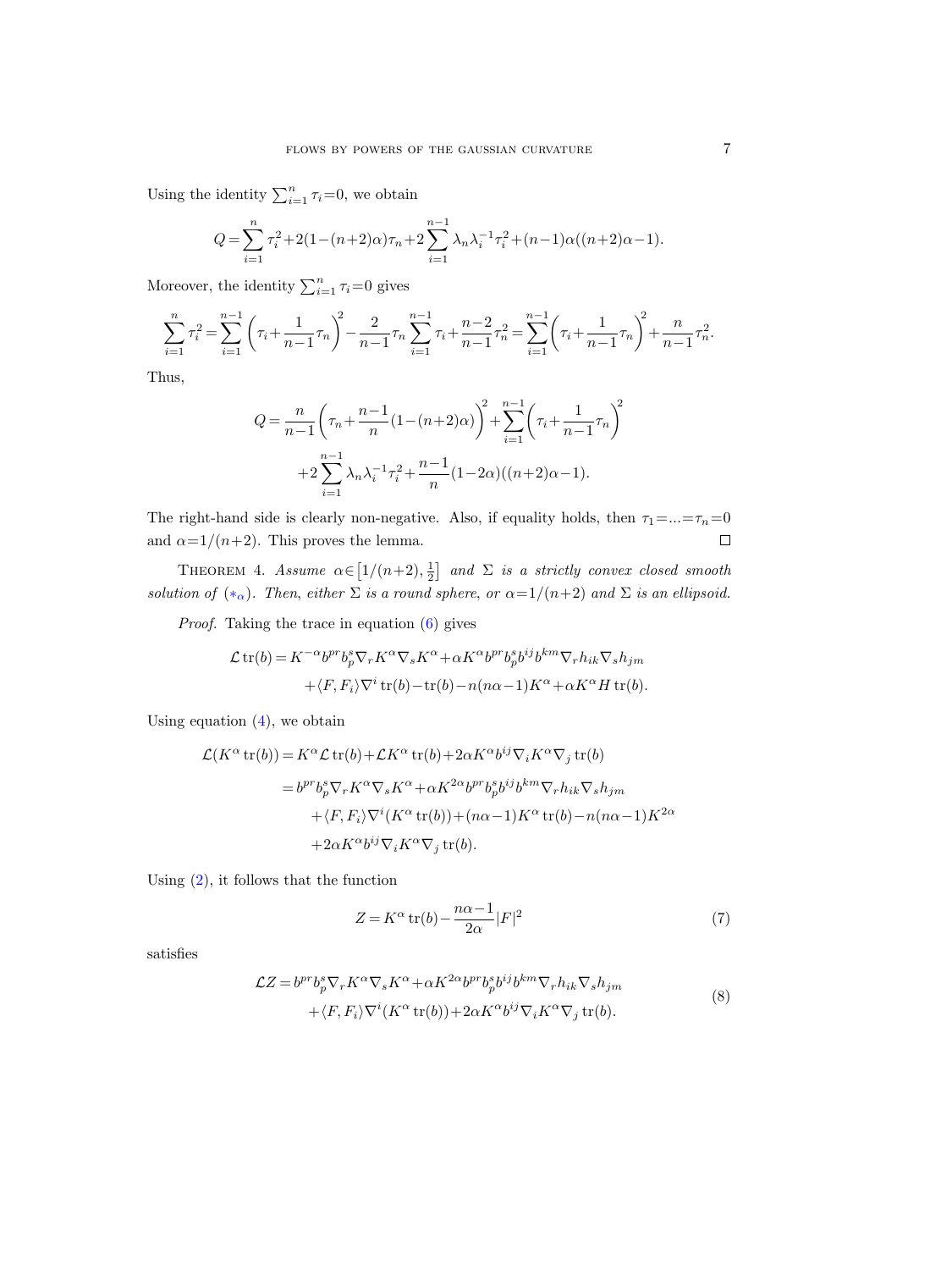Using  $(3)$ , we obtain

$$
\tfrac{1}{2}\nabla^i|F|^2=\langle F,F^i\rangle=b^{ij}\nabla_jK^\alpha,
$$

and hence

$$
\nabla_i Z = K^\alpha \nabla_i \operatorname{tr}(b) + \operatorname{tr}(b) \nabla_i K^\alpha - \frac{n\alpha - 1}{\alpha} b_i^j \nabla_j K^\alpha.
$$

This gives

$$
\langle F, F_i \rangle \nabla^i (K^\alpha \operatorname{tr}(b)) = b^{ij} \nabla_i K^\alpha \nabla_j Z + \frac{n\alpha - 1}{\alpha} b^{ik} b^j_k \nabla_i K^\alpha \nabla_j K^\alpha
$$

and

$$
2\alpha K^{\alpha}b^{ij}\nabla_i K^{\alpha}\nabla_j \operatorname{tr}(b) = 2\alpha b^{ij}\nabla_i K^{\alpha}\nabla_j Z - (2\alpha b^{ij}\operatorname{tr}(b) - 2(n\alpha - 1)b^{ik}b_k^j)\nabla_i K^{\alpha}\nabla_j K^{\alpha}.
$$

<span id="page-7-0"></span>Substituting these identities into [\(8\)](#page-6-0) gives

$$
\mathcal{L}Z + (2\alpha - 1)b^{ij}\nabla_i K^{\alpha}\nabla_j Z
$$
  
=  $4\alpha b^{ij}\nabla_i K^{\alpha}\nabla_j Z + \alpha K^{2\alpha}b^{pr}b_p^{sj}b^{ij}b^{km}\nabla_r h_{ik}\nabla_s h_{jm}$   
+  $(-2\alpha b^{ij}\operatorname{tr}(b) + (2n\alpha + n - 1 - \alpha^{-1})b^{ik}b_k^j)\nabla_i K^{\alpha}\nabla_j K^{\alpha}$ . (9)

Let us fix an arbitrary point p. We can choose an orthonormal frame so that  $h_{ij}(p) = \lambda_i \delta_{ij}$ . With this understood, we have

<span id="page-7-1"></span>
$$
\nabla_i K^{\alpha} = \alpha K^{\alpha} \sum_{j=1}^n \lambda_j^{-1} \nabla_i h_{jj} \quad \text{and} \quad \nabla_i \operatorname{tr}(b) = -\sum_{j=1}^n \lambda_j^{-2} \nabla_i h_{jj}.
$$
 (10)

Let  $D$  denote the set of all triplets  $(i, j, k)$  such that  $i, j$  and  $k$  are pairwise distinct. Then, by using  $(9)$  and  $(10)$ , we have

<span id="page-7-3"></span>
$$
\alpha^{-1} K^{-2\alpha} (\mathcal{L}Z + (2\alpha - 1)b^{ij} \nabla_i K^{\alpha} \nabla_j Z)
$$
  
\n
$$
= \sum_D \lambda_i^{-2} \lambda_j^{-1} \lambda_k^{-1} (\nabla_i h_{jk})^2 + 4\alpha \sum_k \lambda_k^{-1} (\nabla_k \log K) (K^{-\alpha} \nabla_k Z)
$$
  
\n
$$
+ \sum_k \sum_i \lambda_k^{-2} \lambda_i^{-2} (\nabla_k h_{ii})^2 + 2 \sum_k \sum_{i \neq k} \lambda_k^{-1} \lambda_i^{-3} (\nabla_k h_{ii})^2
$$
  
\n
$$
+ \sum_k \lambda_k^{-1} (-2\alpha^2 \text{tr}(b) + (2n\alpha^2 + (n-1)\alpha - 1)\lambda_k^{-1}) (\nabla_k \log K)^2.
$$
\n
$$
(11)
$$

<span id="page-7-2"></span>We claim that, for each  $k$ , the following holds:

$$
\sum_{i} \lambda_{k}^{-1} \lambda_{i}^{-2} (\nabla_{k} h_{ii})^{2} + 2 \sum_{i \neq k} \lambda_{i}^{-3} (\nabla_{k} h_{ii})^{2} + 4 \alpha (\nabla_{k} \log K)(K^{-\alpha} \nabla_{k} Z) + (-2\alpha^{2} \text{tr}(b) + (2n\alpha^{2} + (n-1)\alpha - 1)\lambda_{k}^{-1}) (\nabla_{k} \log K)^{2} \geq 0.
$$
\n(12)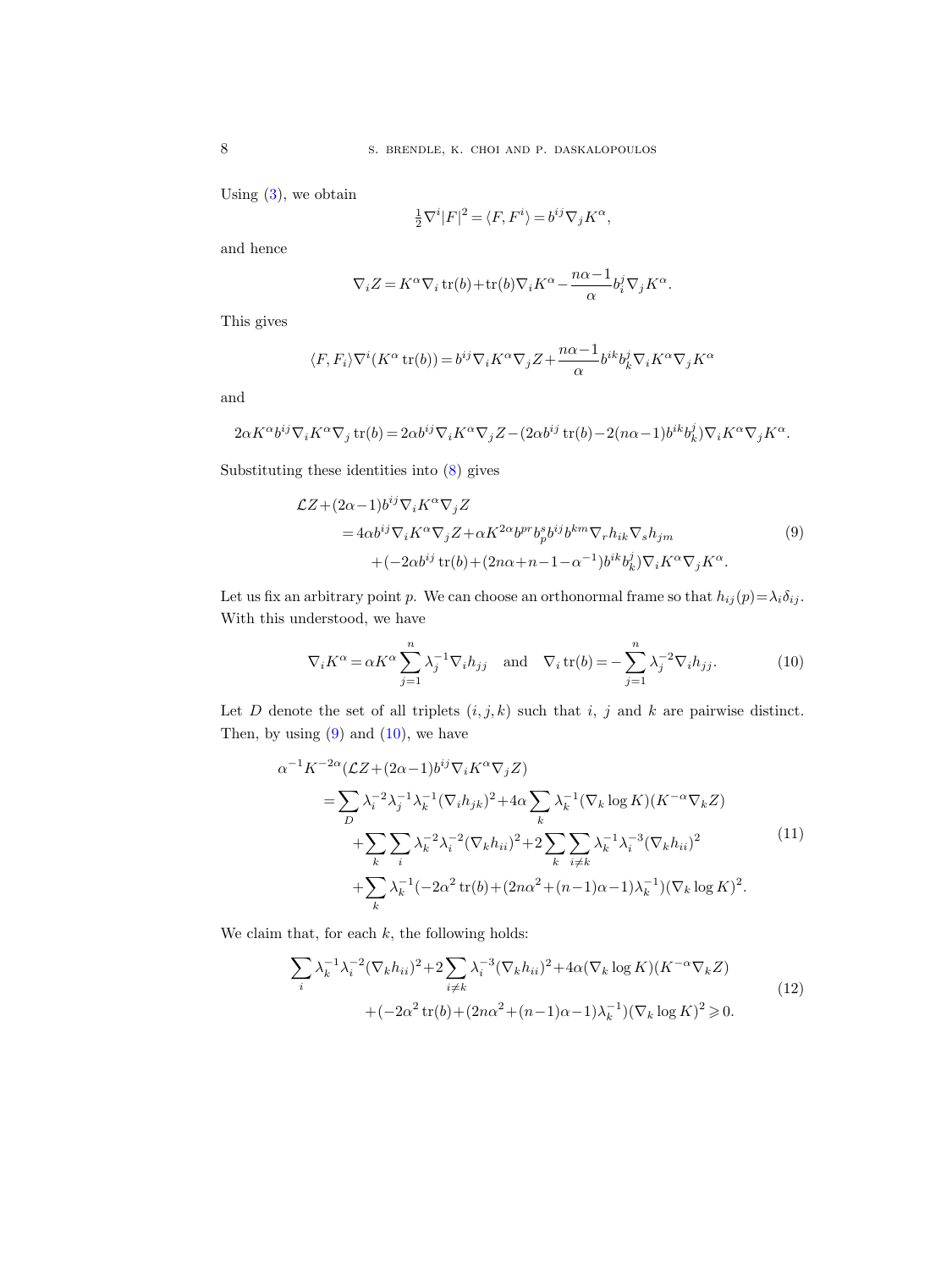Notice that

$$
K^{-\alpha}\nabla_k Z = -\sum_i \lambda_i^{-2}\nabla_k h_{ii} + (\alpha \operatorname{tr}(b) - (n\alpha - 1)\lambda_k^{-1})\nabla_k \log K.
$$

After relabeling indices, we may assume  $k=n$ . If we put  $\sigma_i := \lambda_i^{-1} \nabla_n h_{ii}$ , then the assertion follows from Lemma [3.](#page-5-0) This proves  $(12)$ . Combining  $(11)$  and  $(12)$ , we conclude that

$$
\mathcal{L}Z + (2\alpha - 1)b^{ij}\nabla_i K^\alpha \nabla_j Z \geqslant 0
$$

at each point  $p$ . Therefore, by the strong maximum principle,  $Z$  is a constant. Hence, the left-hand side of [\(11\)](#page-7-3) is zero. Therefore,  $\nabla_i h_{jk}=0$  if i, j and k are all distinct. Moreover, since we have equality in the lemma, we either have  $\lambda_i^{-1} \nabla_k h_{ii} = 0$  for all i and k, or we have  $\alpha = 1/(n+2)$  and  $\lambda_i^{-1} \nabla_k h_{ii} = \frac{1}{3} \lambda_k^{-1} \nabla_k h_{kk}$  for  $i \neq k$ .

In the first case, we conclude that  $\nabla_i h_{jk}=0$  for all i, j and k, and thus  $\Sigma$  is a round sphere.

In the second case, we obtain

$$
\lambda_i^{-1} \nabla_k h_{ii} = \frac{1}{n+2} \nabla_k \log K \text{ for } i \neq k \text{ and } \lambda_k^{-1} \nabla_k h_{kk} = \frac{3}{n+2} \nabla_k \log K.
$$

This gives

$$
C_{ijk} = \frac{1}{2} K^{-1/(n+2)} \nabla_k h_{ij} + \frac{1}{2} h_{jk} \nabla_i K^{-1/(n+2)} + \frac{1}{2} h_{ki} \nabla_j K^{-1/(n+2)} + \frac{1}{2} h_{ij} \nabla_k K^{-1/(n+2)} = 0
$$

for all i, j and k. Since the cubic form  $C_{ijk}$  vanishes everywhere, the surface is an ellipsoid by the Berwald–Pick theorem (see e.g. [\[19,](#page-14-20) Theorem 4.5]). This proves the theorem.  $\Box$ 

## 4. Classification of self-similar solutions: the case  $\alpha \in (\frac{1}{2}, \infty)$

We now turn to the case  $\alpha \in (\frac{1}{2}, \infty)$ . In the following, we denote by  $\lambda_1 \leq \dots \leq \lambda_n$  the eigenvalues of the second fundamental form, arranged in increasing order. Each eigenvalue defines a Lipschitz continuous function on M.

LEMMA 5. Suppose that  $\varphi$  is a smooth function such that  $\lambda_1 \geq \varphi$  everywhere and  $\lambda_1=\varphi$  at  $\bar{p}$ . Let  $\mu$  denote the multiplicity of the smallest curvature eigenvalue at  $\bar{p}$ , so that  $\lambda_1 = ... = \lambda_\mu < \lambda_{\mu+1} \leqslant ... \leqslant \lambda_n$ . Then, at  $\bar{p}$ ,  $\nabla_i h_{kl} = \nabla_i \varphi \delta_{kl}$  for  $1 \leqslant k, l \leqslant \mu$ . Moreover,

$$
\nabla_i \nabla_i \varphi \leqslant \nabla_i \nabla_i h_{11} - 2 \sum_{l > \mu} (\lambda_l - \lambda_1)^{-1} (\nabla_i h_{1l})^2.
$$

at  $\bar{p}$ .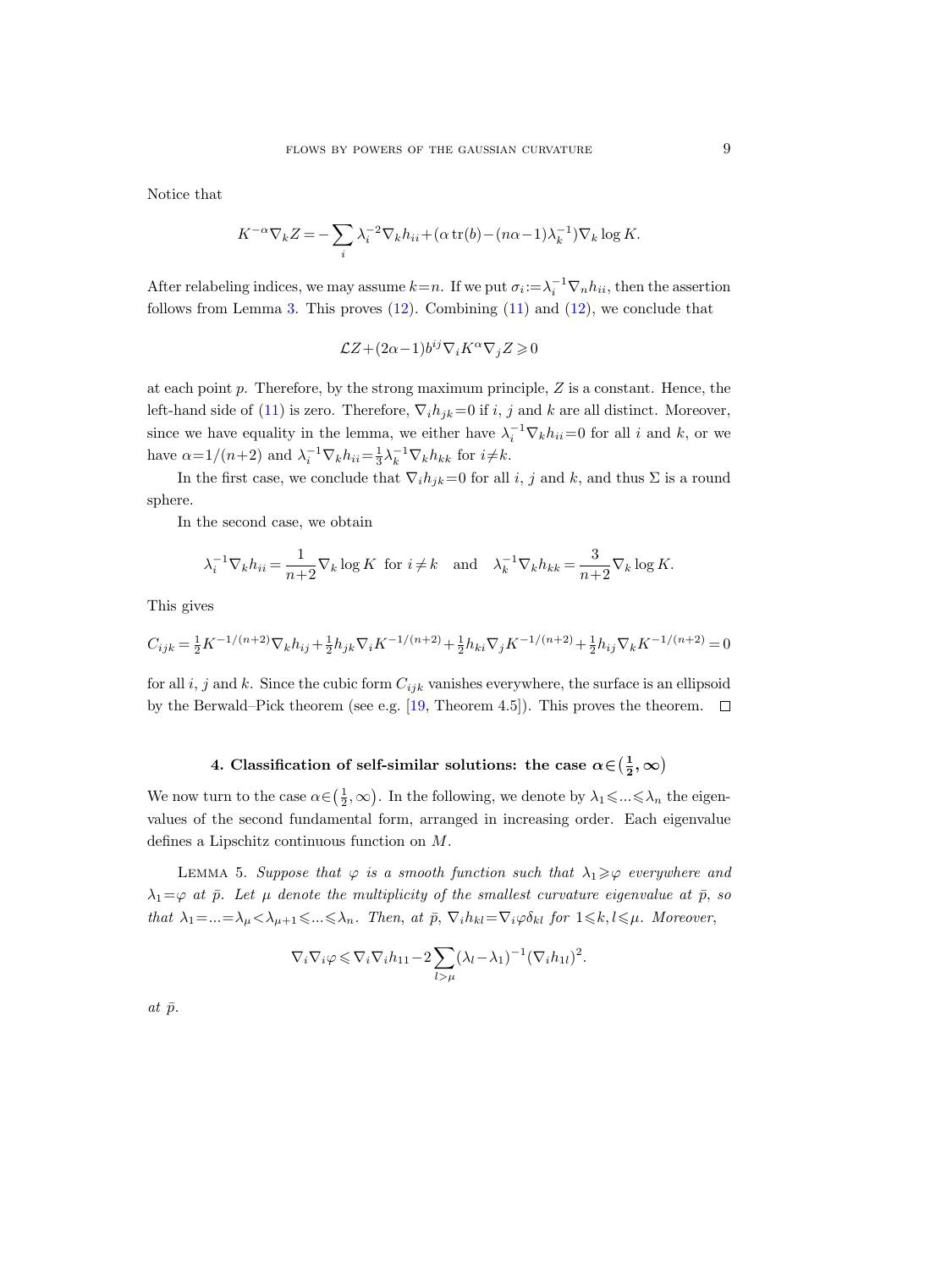*Proof.* Fix an index i, and let  $\gamma(s)$  be the geodesic satisfying  $\gamma(0) = \bar{p}$  and  $\gamma'(0) = e_i$ . Moreover, let  $v(s)$  be a vector field along  $\gamma$  such that  $v(0) \in \text{span}\{e_1, \dots, e_{\mu}\}\$  and  $v'(0) \in$ span $\{e_{\mu+1},...,e_n\}$ . Then, the function  $s \mapsto h(v(s), v(s)) - \varphi(\gamma(s))|v(s)|^2$  has a local minimum at  $s=0$ . This gives

$$
0 = \frac{d}{ds} (h(v(s), v(s)) - \varphi(\gamma(s)) |v(s)|^2) \Big|_{s=0}
$$
  
=  $\nabla_i h(v(0), v(0)) + 2h(v(0), v'(0)) - \nabla_i \varphi |v(0)|^2 - 2\langle v(0), v'(0) \rangle$   
=  $\nabla_i h(v(0), v(0)) - \nabla_i \varphi |v(0)|^2$ .

Since  $v(0) \in \text{span}\{e_1, \ldots, e_\mu\}$  is arbitrary, it follows that  $\nabla_i h_{kl} = \nabla_i \varphi \delta_{kl}$  for  $1 \leq k, l \leq \mu$  at the point  $\bar{p}$ .

We next consider the second derivative. To that end, we choose  $v(0)=e_1$ ,

$$
v'(0) = -\sum_{l>\mu} (\lambda_l - \lambda_1)^{-1} \nabla_i h_{1l} e_l,
$$

and  $v''(0)=0$ . Since the function  $s \mapsto h(v(s), v(s)) - \varphi(\gamma(s)) |v(s)|^2$  has a local minimum at  $s=0$ , we obtain

$$
0 \leq \frac{d^2}{ds^2} (h(v(s), v(s)) - \varphi(\gamma(s)) |v(s)|^2) \Big|_{s=0}
$$
  
\n
$$
= \nabla_i \nabla_i h(v(0), v(0)) + 4 \nabla_i h(v(0), v'(0)) + 2h(v'(0), v'(0))
$$
  
\n
$$
- \nabla_i \nabla_i \varphi |v(0)|^2 - 4 \nabla_i \varphi \langle v(0), v'(0) \rangle - 2 \varphi |v'(0)|^2
$$
  
\n
$$
= \nabla_i \nabla_i h_{11} - 4 \sum_{l > \mu} (\lambda_l - \lambda_1)^{-1} (\nabla_i h_{1l})^2 + 2 \sum_{l > \mu} \lambda_l (\lambda_l - \lambda_1)^{-2} (\nabla_i h_{1l})^2
$$
  
\n
$$
- \nabla_i \nabla_i \varphi - 2 \sum_{l > \mu} \lambda_1 (\lambda_l - \lambda_1)^{-2} (\nabla_i h_{1l})^2
$$
  
\n
$$
= \nabla_i \nabla_i h_{11} - 2 \sum_{l > \mu} (\lambda_l - \lambda_1)^{-2} (\nabla_i h_{1l})^2 - \nabla_i \nabla_i \varphi.
$$

This proves the assertion.

<span id="page-9-0"></span>THEOREM 6. Assume  $\alpha \in (\frac{1}{2}, \infty)$  and  $\Sigma$  is a strictly convex closed smooth solution of  $(*_{\alpha})$ . Then  $\Sigma$  is a round sphere.

Proof. Let us consider the function

$$
W = K^{\alpha} \lambda_1^{-1} - \frac{n\alpha - 1}{2n\alpha} |F|^2.
$$
\n
$$
(13)
$$

 $\Box$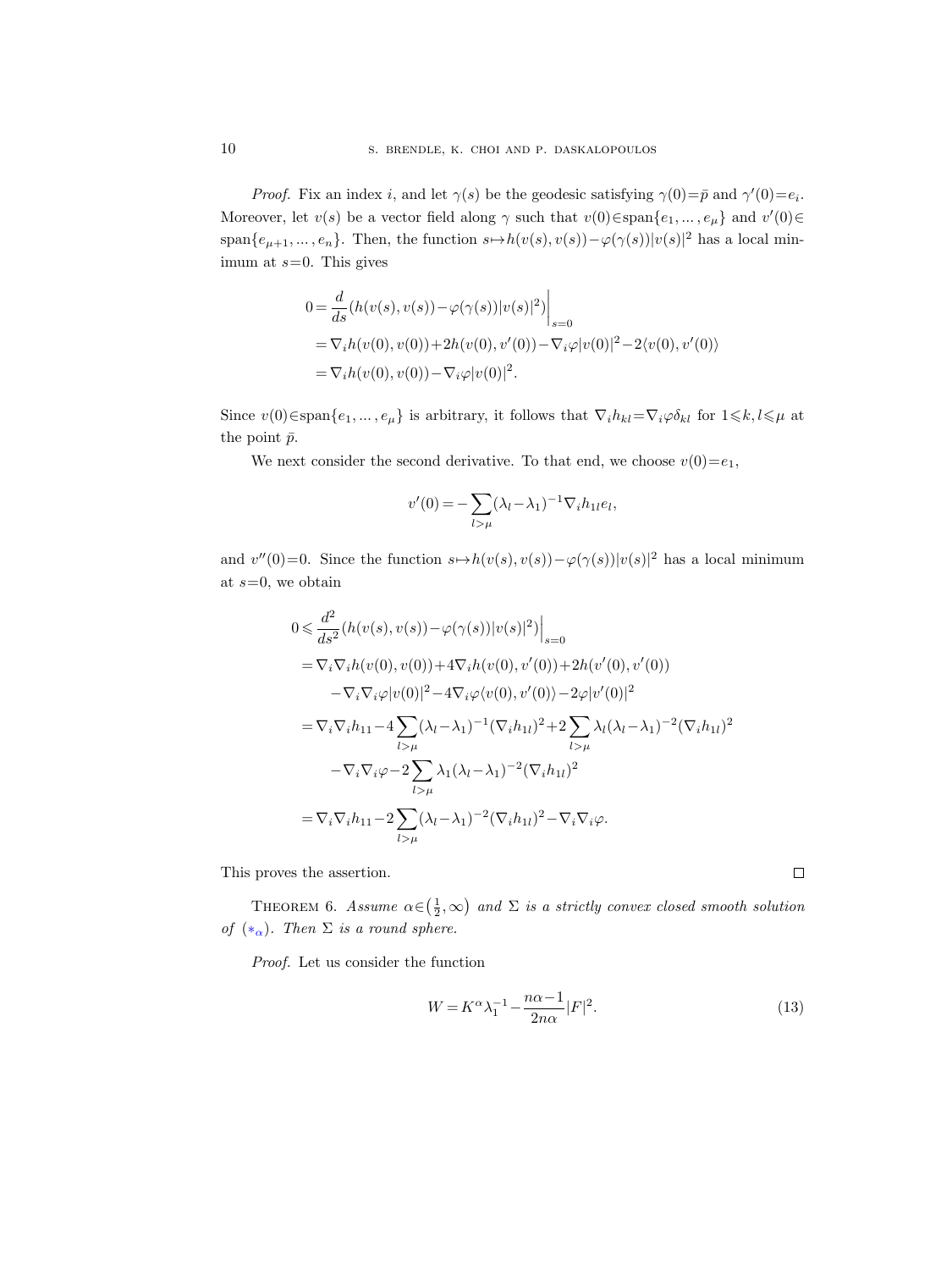Let us consider an arbitrary point  $\bar{p}$  where W attains its maximum. As above, we denote by  $\mu$  the multiplicity of the smallest eigenvalue of the second fundamental form. Let us define a smooth function  $\varphi$  such that

$$
W(\bar{p})=K^{\alpha}\varphi^{-1}-\frac{n\alpha-1}{2n\alpha}|F|^2.
$$

Since W attains its maximum at  $\bar{p}$ , we have  $\lambda_1 \geq \varphi$  everywhere and  $\lambda_1 = \varphi$  at  $\bar{p}$ . Therefore, we may apply the previous lemma. Hence, at the point  $\bar{p}$ , we have  $\nabla_i h_{kl} = \nabla_i \varphi \delta_{kl}$  for  $1{\leqslant}k,l{\leqslant}\mu.$  Moreover,

$$
\nabla_k \nabla_k \varphi \leqslant \nabla_k \nabla_k h_{11} - 2 \sum_{l > \mu} (\lambda_l - \lambda_1)^{-1} (\nabla_k h_{1l})^2
$$

at  $\bar{p}$ . We multiply both sides by  $\alpha K^{\alpha} \lambda_k^{-1}$  and sum over k. This gives

$$
\mathcal{L}\varphi \leqslant \mathcal{L}h_{11} - 2\alpha K^{\alpha} \sum_{k} \sum_{l>\mu} \lambda_k^{-1} (\lambda_l - \lambda_1)^{-1} (\nabla_k h_{1l})^2.
$$

By  $(5)$ , we have

$$
\mathcal{L}h_{ij} = -K^{-\alpha}\nabla_i K^{\alpha}\nabla_j K^{\alpha} + \alpha K^{\alpha}b^{pr}b^{qs}\nabla_i h_{rs}\nabla_j h_{pq}
$$
  
+  $\langle F, F_k \rangle \nabla^k h_{ij} + h_{ij} + (n\alpha - 1)h_{ik}h_j^k K^{\alpha} - \alpha K^{\alpha} H h_{ij}.$ 

Thus,

$$
\mathcal{L}\varphi \leqslant -2\alpha K^{\alpha} \sum_{k} \sum_{l>\mu} \lambda_k^{-1} (\lambda_l - \lambda_1)^{-1} (\nabla_k h_{1l})^2 - K^{-\alpha} (\nabla_1 K^{\alpha})^2 + \alpha K^{\alpha} \sum_{k,l} \lambda_k^{-1} \lambda_l^{-1} (\nabla_k h_{1l})^2
$$
  
+ 
$$
\sum_{k} \langle F, F_k \rangle \nabla_k h_{11} + \lambda_1 + (n\alpha - 1) \lambda_1^2 K^{\alpha} - \alpha K^{\alpha} H \lambda_1.
$$

Using the estimate

$$
-2\alpha K^{\alpha} \sum_{k} \sum_{l>\mu} \lambda_{k}^{-1} (\lambda_{l} - \lambda_{1})^{-1} (\nabla_{k} h_{1l})^{2} + \alpha K^{\alpha} \sum_{k,l} \lambda_{k}^{-1} \lambda_{l}^{-1} (\nabla_{k} h_{1l})^{2}
$$
  
\n
$$
= -\alpha K^{\alpha} \sum_{k} \sum_{l>\mu} \lambda_{k}^{-1} (2(\lambda_{l} - \lambda_{1})^{-1} - \lambda_{l}^{-1}) (\nabla_{k} h_{1l})^{2} + \alpha K^{\alpha} \sum_{k} \lambda_{k}^{-1} \lambda_{1}^{-1} (\nabla_{k} h_{11})^{2}
$$
  
\n
$$
\leq -\alpha K^{\alpha} \sum_{l>\mu} \lambda_{1}^{-1} (2(\lambda_{l} - \lambda_{1})^{-1} - \lambda_{l}^{-1}) (\nabla_{1} h_{1l})^{2} + \alpha K^{\alpha} \sum_{k} \lambda_{k}^{-1} \lambda_{1}^{-1} (\nabla_{k} h_{11})^{2}
$$
  
\n
$$
= -2\alpha K^{\alpha} \sum_{k>\mu} \lambda_{1}^{-1} ((\lambda_{k} - \lambda_{1})^{-1} - \lambda_{k}^{-1}) (\nabla_{k} h_{11})^{2} + \alpha K^{\alpha} \lambda_{1}^{-2} (\nabla_{1} h_{11})^{2},
$$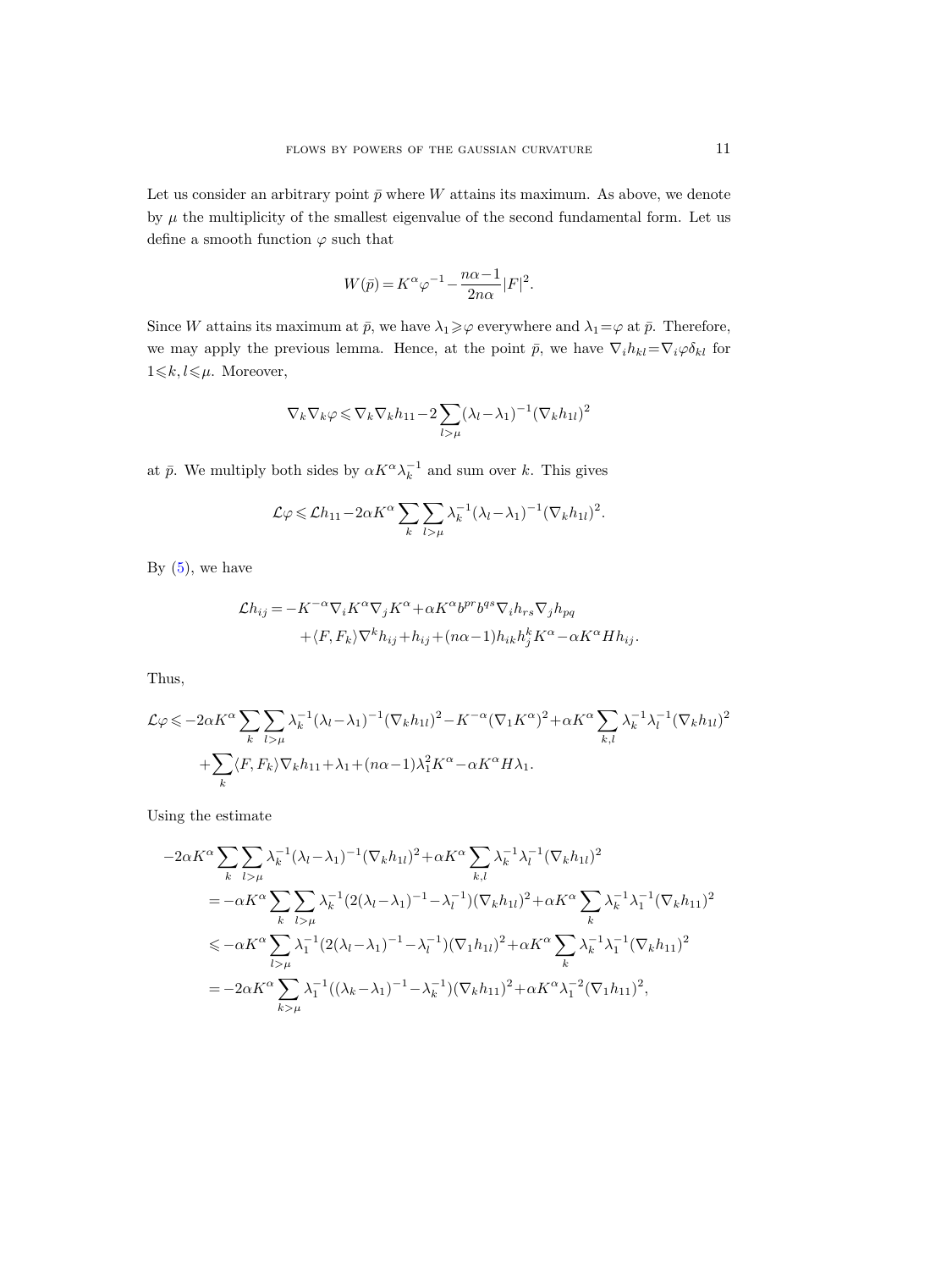we obtain

$$
\mathcal{L}\varphi \leqslant -2\alpha K^{\alpha}\lambda_1^{-1} \sum_{k>\mu} ((\lambda_k - \lambda_1)^{-1} - \lambda_k^{-1}) (\nabla_k h_{11})^2 + \alpha K^{\alpha}\lambda_1^{-2} (\nabla_1 h_{11})^2 - K^{-\alpha} (\nabla_1 K^{\alpha})^2
$$

$$
+ \sum_k \langle F, F_k \rangle \nabla_k h_{11} + \lambda_1 + (n\alpha - 1)\lambda_1^2 K^{\alpha} - \alpha K^{\alpha} H \lambda_1.
$$

Since  $\nabla_k \varphi = \nabla_k h_{11}$ , it follows that

$$
\mathcal{L}(\varphi^{-1}) \geq 2\alpha K^{\alpha} \lambda_1^{-3} \sum_{k} \lambda_k^{-1} (\nabla_k h_{11})^2 \n+ 2\alpha K^{\alpha} \lambda_1^{-3} \sum_{k > \mu} ((\lambda_k - \lambda_1)^{-1} - \lambda_k^{-1}) (\nabla_k h_{11})^2 \n- \alpha K^{\alpha} \lambda_1^{-4} (\nabla_1 h_{11})^2 + K^{-\alpha} \lambda_1^{-2} (\nabla_1 K^{\alpha})^2 \n+ \sum_{k} \langle F, F_k \rangle \nabla_k (\lambda_1^{-1}) - \lambda_1^{-1} - (n\alpha - 1) K^{\alpha} + \alpha K^{\alpha} H \lambda_1^{-1} \n= 2\alpha K^{\alpha} \lambda_1^{-3} \sum_{k > \mu} (\lambda_k - \lambda_1)^{-1} (\nabla_k h_{11})^2 \n+ \alpha K^{\alpha} \lambda_1^{-4} (\nabla_1 h_{11})^2 + K^{-\alpha} \lambda_1^{-2} (\nabla_1 K^{\alpha})^2 \n+ \sum_{k} \langle F, F_k \rangle \nabla_k (\lambda_1^{-1}) - \lambda_1^{-1} - (n\alpha - 1) K^{\alpha} + \alpha K^{\alpha} H \lambda_1^{-1}.
$$

This gives

$$
\mathcal{L}(K^{\alpha}\varphi^{-1}) = K^{\alpha}\mathcal{L}(\varphi^{-1}) + \varphi^{-1}\mathcal{L}(K^{\alpha}) + 2\alpha K^{\alpha} \sum_{k} \lambda_{k}^{-1} \nabla_{k} K^{\alpha} \nabla_{k}(\varphi^{-1})
$$
  
\n
$$
\geq 2\alpha \sum_{k} \lambda_{k}^{-1} \nabla_{k} K^{\alpha} \nabla_{k} (K^{\alpha}\varphi^{-1}) - 2\alpha \lambda_{1}^{-1} \sum_{k} \lambda_{k}^{-1} (\nabla_{k} K^{\alpha})^{2}
$$
  
\n
$$
+ 2\alpha K^{2\alpha} \lambda_{1}^{-3} \sum_{k > \mu} (\lambda_{k} - \lambda_{1})^{-1} (\nabla_{k} h_{11})^{2}
$$
  
\n
$$
+ \alpha K^{2\alpha} \lambda_{1}^{-4} (\nabla_{1} h_{11})^{2} + \lambda_{1}^{-2} (\nabla_{1} K^{\alpha})^{2}
$$
  
\n
$$
+ \sum_{k} \langle F, F_{k} \rangle \nabla_{k} (K^{\alpha}\varphi^{-1}) + (n\alpha - 1) K^{\alpha} \lambda_{1}^{-1} - (n\alpha - 1) K^{2\alpha}.
$$

By assumption, the function

$$
K^{\alpha}\varphi^{-1}-\frac{n\alpha\!-\!1}{2n\alpha}|F|^2
$$

is constant. Consequently,

$$
\nabla_k(K^{\alpha}\varphi^{-1})=\frac{n\alpha-1}{2n\alpha}\nabla_k|F|^2,
$$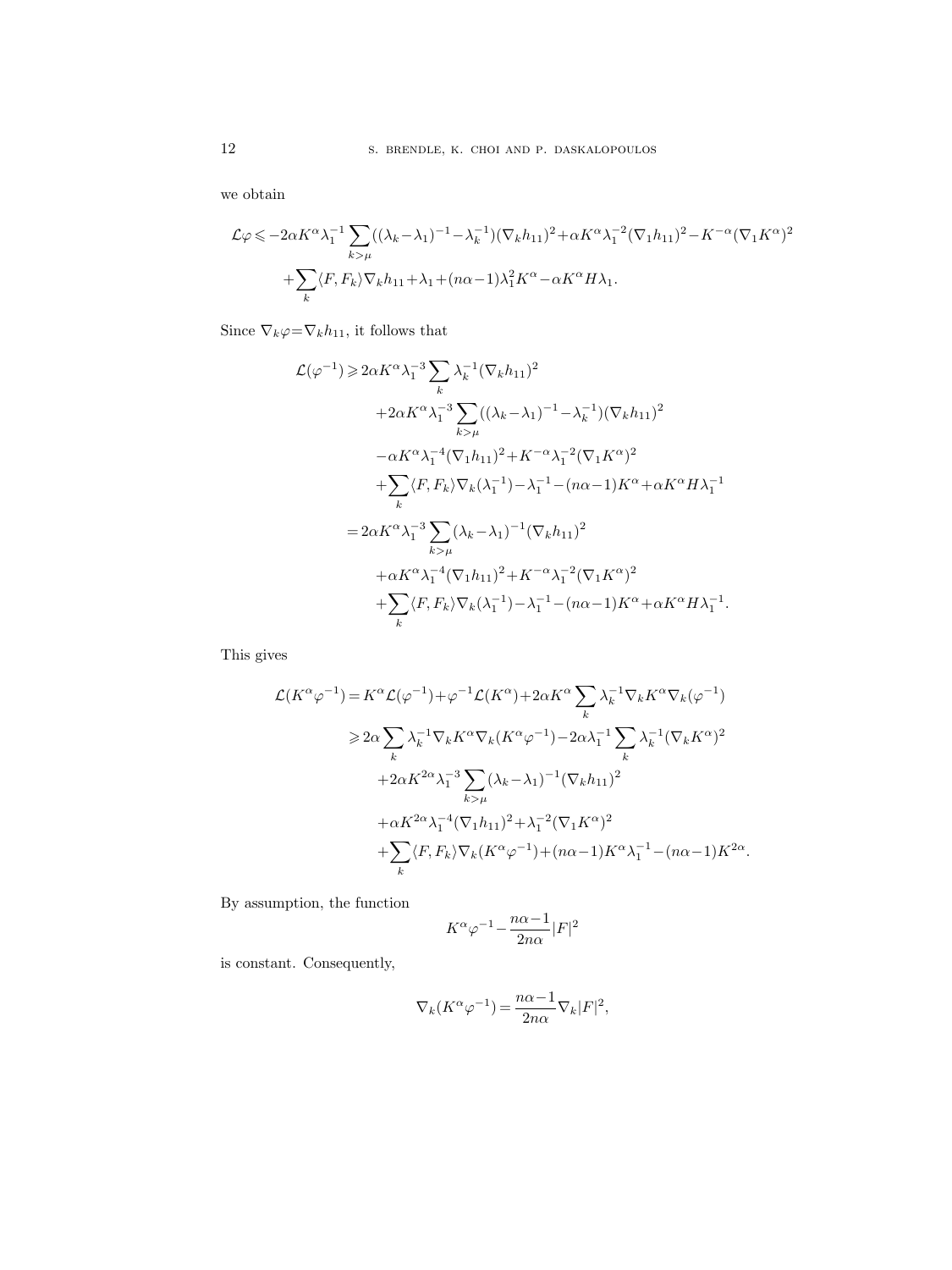and

$$
0 = \mathcal{L}\left(K^{\alpha}\varphi^{-1} - \frac{n\alpha - 1}{2n\alpha}|F|^2\right)
$$
  
\n
$$
\geq \frac{n\alpha - 1}{n} \sum_{k} \lambda_k^{-1} \nabla_k K^{\alpha} \nabla_k |F|^2 - 2\alpha \lambda_1^{-1} \sum_{k} \lambda_k^{-1} (\nabla_k K^{\alpha})^2
$$
  
\n
$$
+ 2\alpha K^{2\alpha} \lambda_1^{-3} \sum_{k > \mu} (\lambda_k - \lambda_1)^{-1} (\nabla_k h_{11})^2
$$
  
\n
$$
+ \alpha K^{2\alpha} \lambda_1^{-4} (\nabla_1 h_{11})^2 + \lambda_1^{-2} (\nabla_1 K^{\alpha})^2
$$
  
\n
$$
+ \frac{n\alpha - 1}{2n\alpha} \sum_{k} \langle F, F_k \rangle \nabla_k |F|^2 + (n\alpha - 1) K^{\alpha} \left(\lambda_1^{-1} - \frac{1}{n} \operatorname{tr}(b)\right).
$$

Recall that

$$
\frac{1}{2}\nabla_k|F|^2 = \langle F, F_k \rangle = \lambda_k^{-1}\nabla_k K^{\alpha}
$$

by [\(3\)](#page-3-2). Moreover, using the identity  $\nabla_k \varphi = \nabla_k h_{11}$ , we obtain

$$
0 = \nabla_k (K^{\alpha} \varphi^{-1}) - \frac{n\alpha - 1}{2n\alpha} \nabla_k |F|^2 = \left(\lambda_1^{-1} - \frac{n\alpha - 1}{n\alpha} \lambda_k^{-1}\right) \nabla_k K^{\alpha} - K^{\alpha} \lambda_1^{-2} \nabla_k h_{11}
$$

at  $\bar{p}$ . Note that, if  $2 \leq l \leq \mu$ , then  $\nabla_k h_{1l}=0$  for all k. Putting  $k=1$  gives  $\nabla_l h_{11}=0$  and  $\nabla_l K=0$  for  $2{\leqslant}l{\leqslant}\mu$ . Putting these facts together, we obtain

$$
0 \geq \frac{2(n\alpha - 1)}{n} \sum_{k} \lambda_k^{-2} (\nabla_k K^{\alpha})^2 - 2\alpha \lambda_1^{-1} \sum_{k} \lambda_k^{-1} (\nabla_k K^{\alpha})^2
$$
  
+2\alpha \lambda\_1 \sum\_{k > \mu} (\lambda\_k - \lambda\_1)^{-1} \left( \lambda\_1^{-1} - \frac{n\alpha - 1}{n\alpha} \lambda\_k^{-1} \right)^2 (\nabla\_k K^{\alpha})^2  
+ \frac{1}{n^2 \alpha} \lambda\_1^{-2} (\nabla\_1 K^{\alpha})^2 + \lambda\_1^{-2} (\nabla\_1 K^{\alpha})^2  
+ \frac{n\alpha - 1}{n\alpha} \sum\_{k} \lambda\_k^{-2} (\nabla\_k K^{\alpha})^2 + (n\alpha - 1) K^{\alpha} \left( \lambda\_1^{-1} - \frac{1}{n} \operatorname{tr}(b) \right).

Using the identities

$$
\frac{2(n\alpha-1)}{n}\lambda_k^{-2} - 2\alpha\lambda_1^{-1}\lambda_k^{-1} + 2\alpha\lambda_1(\lambda_k - \lambda_1)^{-1}\left(\lambda_1^{-1} - \frac{n\alpha-1}{n\alpha}\lambda_k^{-1}\right)^2 + \frac{n\alpha-1}{n\alpha}\lambda_k^{-2}
$$

$$
= \left(\frac{n\alpha-1}{n\alpha} + \frac{2}{n} + \frac{2}{n^2\alpha}\lambda_1(\lambda_k - \lambda_1)^{-1}\right)\lambda_k^{-2}
$$

and

$$
\frac{2(n\alpha-1)}{n}\lambda_1^{-2} - 2\alpha\lambda_1^{-2} + \frac{1}{n^2\alpha}\lambda_1^{-2} + \lambda_1^{-2} + \frac{n\alpha-1}{n\alpha}\lambda_1^{-2} = \frac{n-1}{n^2\alpha}(2n\alpha-1)\lambda_1^{-2},
$$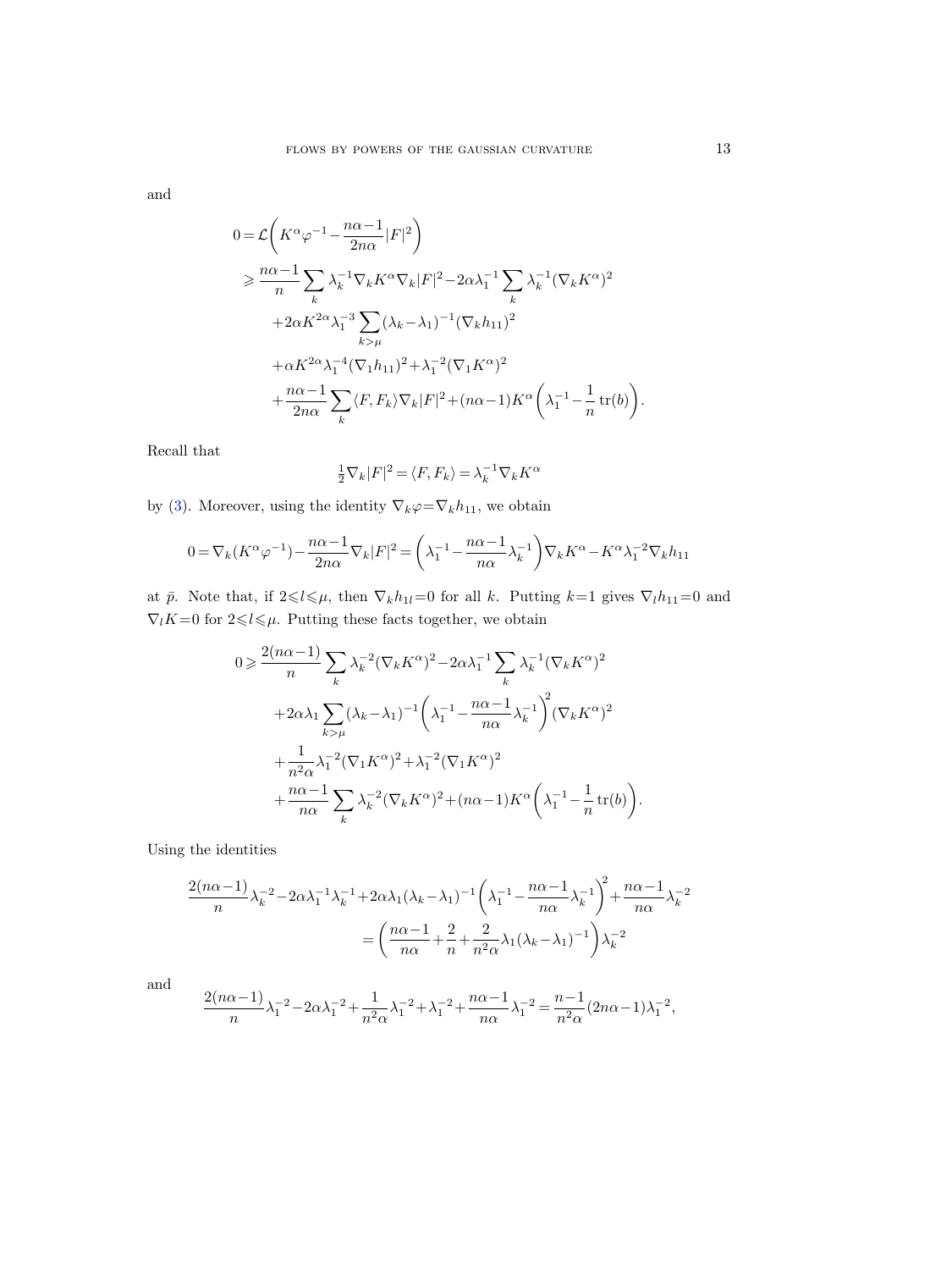the previous inequality can be rewritten as follows:

$$
0 \ge \sum_{k>\mu} \left( \frac{n\alpha - 1}{n\alpha} + \frac{2}{n} + \frac{2}{n^2\alpha} \lambda_1 (\lambda_k - \lambda_1)^{-1} \right) \lambda_k^{-2} (\nabla_k K^{\alpha})^2
$$

$$
+ \frac{n-1}{n^2\alpha} (2n\alpha - 1) \lambda_1^{-2} (\nabla_1 K^{\alpha})^2 + (n\alpha - 1) K^{\alpha} \left( \lambda_1^{-1} - \frac{1}{n} \operatorname{tr}(b) \right).
$$

Since  $\alpha > 1/n$ , it follows that  $\bar{p}$  is an umbilical point. As  $\bar{p}$  is an umbilical point and  $\alpha > \frac{1}{2}$ , there exists a neighborhood  $U$  of  $\bar{p}$  with the property that

$$
\alpha^{-1} K^{-2\alpha} (\mathcal{L}Z - (2\alpha + 1)b^{ij} \nabla_i K^{\alpha} \nabla_j Z)
$$
  
=  $\sum_{D} \lambda_i^{-2} \lambda_j^{-1} \lambda_k^{-1} (\nabla_i h_{jk})^2$   
+  $\sum_{k} \sum_{i} \lambda_k^{-2} \lambda_i^{-2} (\nabla_k h_{ii})^2 + 2 \sum_{k} \sum_{i \neq k} \lambda_k^{-1} \lambda_i^{-3} (\nabla_k h_{ii})^2$   
+  $\sum_{k} \lambda_k^{-1} (-2\alpha^2 \text{tr}(b) + (2n\alpha^2 + (n-1)\alpha - 1)\lambda_k^{-1}) (\nabla_k \log K)^2 \ge 0$ 

at each point in U. (Indeed, if  $n \geqslant 3$ , the last inequality follows immediately from the fact that  $(n-1)\alpha-1\geqslant 0$ . For  $n=2$  the last inequality follows from a straightforward calculation.)

Now, since  $\bar{p}$  is an umbilical point, we have  $Z(p)\leq nW(p)\leq nW(\bar{p})=Z(\bar{p})$  for each point  $p \in U$ . Thus, Z attains a local maximum at  $\bar{p}$ . By the strong maximum principle,  $Z(p)=Z(\bar{p})$  for all points  $p\in U$ . This implies that  $W(p)=W(\bar{p})$  for all points  $p\in U$ . Thus, the set of all points where  $W$  attains its maximum is open. Consequently,  $W$  is constant. This implies that  $\Sigma$  is umbilical, and hence a round sphere.  $\Box$ 

#### 5. Proof of Theorem [1](#page-0-0)

Suppose that we have any strictly convex solution to the flow with speed  $-K^{\alpha}\nu$ , where  $\alpha \in [1/(n+2), \infty)$ . It is known that the flow converges to a soliton after rescaling; for  $\alpha > 1/(n+2)$ , this follows from [\[5,](#page-14-12) Theorem 6.2], while for  $\alpha = 1/(n+2)$  this follows from results in [\[3,](#page-14-10) §9]. By Theorems [4](#page-6-1) and [6,](#page-9-0) either the limit is a round sphere, or  $\alpha = 1/(n+2)$ and the limit is an ellipsoid.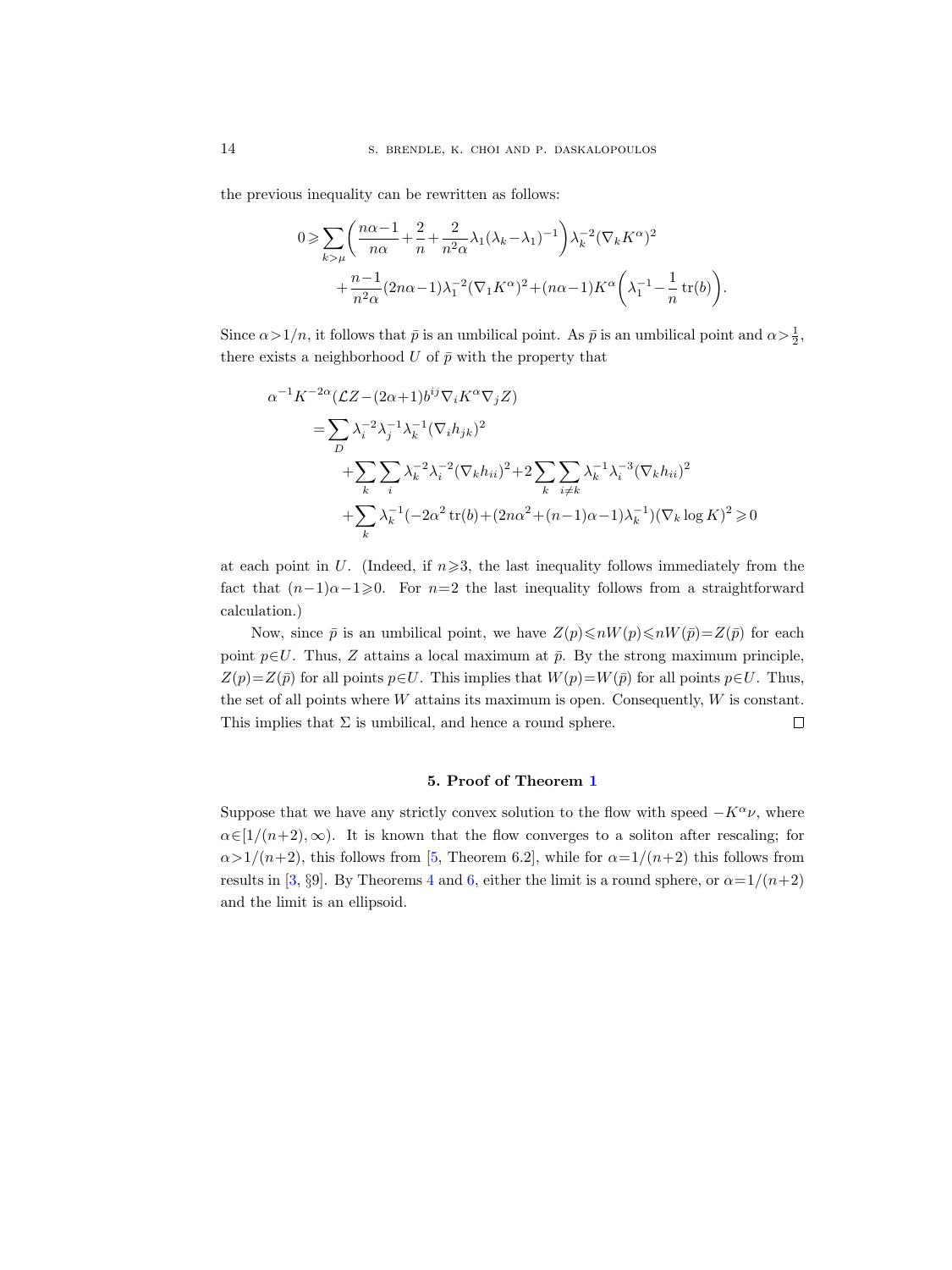#### References

- <span id="page-14-6"></span>[1] ANDREWS, B., Contraction of convex hypersurfaces by their affine normal. J. Differential Geom., 43 (1996), 207–230.
- <span id="page-14-8"></span> $[2]$  — Gauss curvature flow: the fate of the rolling stones. *Invent. Math.*, 138 (1999), 151–161.
- <span id="page-14-10"></span>[3] — Motion of hypersurfaces by Gauss curvature. Pacific J. Math., 195 (2000), 1–34.
- <span id="page-14-9"></span>[4] Andrews, B. & Chen, X., Surfaces moving by powers of Gauss curvature. Pure Appl. Math. Q., 8 (2012), 825–834.
- <span id="page-14-12"></span>[5] ANDREWS, B., GUAN, P. & NI, L., Flow by powers of the Gauss curvature. Adv. Math., 299 (2016), 174–201.
- <span id="page-14-15"></span>[6] BETHUEL, F., HUISKEN, G., MÜLLER, S. & STEFFEN, K., Calculus of Variations and Geometric Evolution Problems. Lecture Notes in Mathematics, 1713. Springer, Berlin– Heidelberg, 1999.
- <span id="page-14-7"></span>[7] Calabi, E., Complete affine hyperspheres. I, in Symposia Mathematica, Vol. X (Convegno di Geometria Differenziale, INdAM, Rome, 1971), pp. 19–38. Academic Press, London, 1972.
- <span id="page-14-13"></span>[8] CHOI, K., The Gauss Curvature Flow: Regularity and Asymptotic Behavior. Ph.D. Thesis, Columbia University, New York, NY, 2017.
- <span id="page-14-3"></span>[9] Chow, B., Deforming convex hypersurfaces by the nth root of the Gaussian curvature. J. Differential Geom., 22 (1985), 117–138.
- <span id="page-14-4"></span>[10] — On Harnack's inequality and entropy for the Gaussian curvature flow. Comm. Pure Appl. Math., 44 (1991), 469–483.
- <span id="page-14-19"></span>[11] CHOW, B. & GULLIVER, R., Aleksandrov reflection and nonlinear evolution equations. I. The n-sphere and n-ball. Calc. Var. Partial Differential Equations, 4 (1996), 249–264.
- <span id="page-14-17"></span>[12] Chow, B. & Hamilton, R. S., The cross curvature flow of 3-manifolds with negative sectional curvature. Turkish J. Math., 28 (2004), 1–10.
- <span id="page-14-14"></span>[13] Chow, B. & Tsai, D. H., Nonhomogeneous Gauss curvature flows. Indiana Univ. Math. J., 47 (1998), 965–994.
- <span id="page-14-1"></span>[14] FIREY, W. J., Shapes of worn stones. *Mathematika*, 21 (1974), 1-11.
- <span id="page-14-18"></span>[15] GERHARDT, C., Non-scale-invariant inverse curvature flows in Euclidean space. Calc. Var. Partial Differential Equations, 49 (2014), 471–489.
- <span id="page-14-11"></span>[16] Guan, P. & Ni, L., Entropy and a convergence theorem for Gauss curvature flow in high dimension. J. Eur. Math. Soc. (JEMS), 19 (2017), 3735–3761.
- <span id="page-14-5"></span>[17] Hamilton, R. S., Remarks on the entropy and Harnack estimates for the Gauss curvature flow. Comm. Anal. Geom., 2 (1994), 155–165.
- <span id="page-14-0"></span>[18] Huisken, G., Flow by mean curvature of convex surfaces into spheres. J. Differential Geom., 20 (1984), 237–266.
- <span id="page-14-20"></span>[19] Nomizu, K. & Sasaki, T., Affine Differential Geometry. Cambridge Tracts in Mathematics, 111. Cambridge University Press, Cambridge, 1994.
- <span id="page-14-16"></span>[20] SCHNÜRER, O. C., Surfaces expanding by the inverse Gauß curvature flow. J. Reine Angew. Math., 600 (2006), 117–134.
- <span id="page-14-2"></span>[21] Tso, K., Deforming a hypersurface by its Gauss–Kronecker curvature. Comm. Pure Appl. Math., 38 (1985), 867–882.